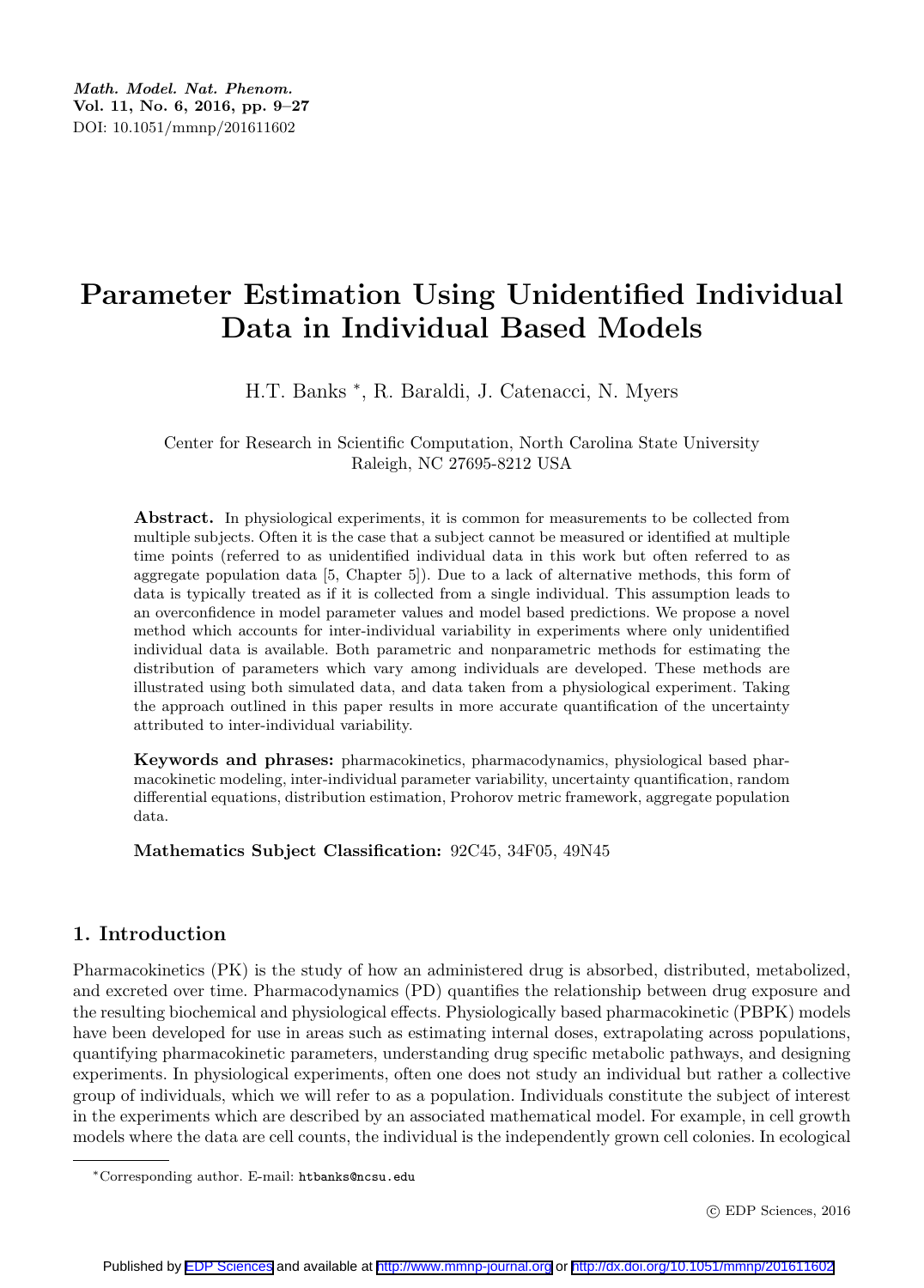studies where the subject's attributes are measured (i.e., size, weight, age, etc.), the individual refers to the individual subject or specimen that is measured. In pharmacology studies where the drug concentration is of interest, the individuals are the subjects to which the drug was administered (see the mouse organ analyses example in Section 4 below). Further complicating the scenario is that for many applications it is not always possible to track the same individuals over time. This is precisely the case in pharmacological experiments where the subjects must be sacrificed in order to measure the quantity of interest. When only data of this form is available, the current practice is to treat the data as if it was collected from a single individual over time (i.e., individual data).

Mathematical models are typically developed in PK/PD efforts to describe the dynamics of a single individual as opposed to describing the population. Alternative approaches can be ubiquitously found in other fields such as cell biology, ecology, and in many physics based applications (at the macroscopic level) where the population behavior is modeled directly rather than describing each individual, cell, organism, or particle. The mathematical models in PK/PD applications are of course dependent on a set of parameters. We will divide the types of parameters into two classes: the parameters that are constant across all members in the population we will refer to as the population level parameters, and the parameters that vary significantly from one individual to the next we will refer to as individual parameters. The practice of using sets of longitudinal data from a number of different individuals to estimate the model parameters (both individual and population level parameters) has been well studied. This methodology is typically referred to as population or multilevel models, and often one wishes to ascertain information about the underlying distribution which best describes the individual parameters. To the authors' knowledge, the first use of a multilevel model in a pharmacokinetic study was made by Sheiner in 1984 [22]. A recent review article [7] provides a good summary of several common techniques for the case of multilevel models, and specific work on non-linear mixed effects models can be found in [11, 17, 20]. Additionally, Bayesian approaches to model calibration and data assimilation are becoming more popular in the area of PK/PD modeling. A nice example of using a Bayesian approach to estimate the inter-individual variability among relevant model parameters is given in [15], and a recent survey article [12] provides an overview of various stochastic methods for the modeling and estimation in PK/PD models. However, each of these approaches requires that one has longitudinal data from the same individual subjects. That is, measurements are taken from the same individual over time. Here, we are interested in the case where we have longitudinal data obtained from individual subjects in which the subjects cannot be identified or the data is not necessarily obtained from the same subjects over time. Experimentally this is a result of either not being able to test the same subject repeatedly (common in many cell growth, chemical, and pharmacology experiments), or if the subject from which the data was collected cannot be identified (typically the scenario arising in ecological modeling, and often referred to as aggregate data in the ecological community).

In this work, we will investigate how to use longitudinal data collected from unidentified individuals to estimate the population level parameters as well as the distribution of the individual parameters. The importance of capturing the parameter variability among individuals has long been recognized, and recently it has been shown that different genotypes can play a significant role on how a drug is metabolized and processed [13, 18]. Thus, capturing the inter-individual variation in model parameters is crucial, especially when considering extrapolation between species, doses, and exposure routines. As mentioned previously, several methods have been developed specifically for the case of estimating the distribution of individual parameters so long as longitudinal individual data is available. Yet there are a lack of methods available aimed at accounting for parameter variability when true individual data is not available. To the authors' knowledge, there is only a little previous work (see  $[1,4,8]$ ) in the mathematical or pharmacological literature which attempt to account for inter-individual variability when individual subjects cannot be tracked over time. When aggregate data is treated as individual data, as is traditionally done in most physiological pharmacokinetic studies, then one can only account for the average dynamics, and all parameter values (either estimated through means of an inverse problem, or measured in separate experiments) represent the *average* behavior. There has been a recent push in the pharmacology modeling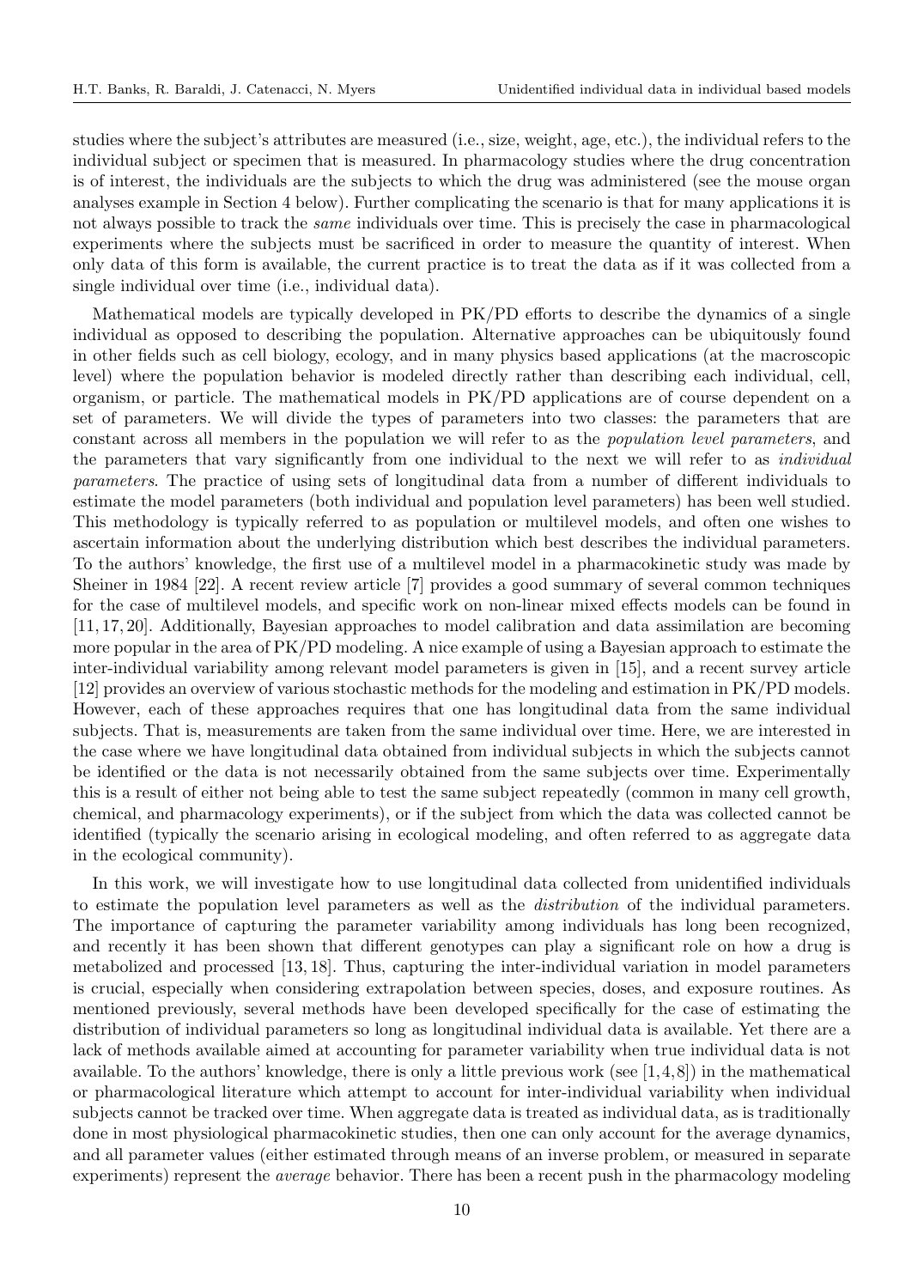community to better understand the uncertainty and variability associated with the model development and calibration, and incorporating this information into the risk assessment process (see [9, 10, 19] and the references therein). We emphasize that capturing the uncertainty due to inter-individual variability when the individual is not available for repeated measurements has yet to be addressed. We propose that the methods outlined in this work provide a more realistic quantification of parameter uncertainty in the case where only unidentified individual data is available, which in turn leads to more reliable predictive capabilities and risk assessment analysis.

The remainder of the paper is outlined as follows. In Section 2 we begin by providing the mathematical framework necessary to address inter-individual variability using both parametric and nonparametric approaches. In Section 3 an example using the logistic equation is presented which demonstrates the error encountered when failing to account for inter-individual variability. We also demonstrate the steps necessary to implement both the parametric and nonparametric version of our method. The application of our methods to an existing experimental PBPK data set is investigated in Section 4, and we conclude by summarizing our findings in Section 5.

## 2. Model description

Assume that data are available at time points  $t_j$  from  $i = 1, ..., I_j$  individuals,  $j = 1, ..., n_t$ . It is paramount to clarify at this point that we are assuming that we *cannot* distinguish individuals over time. Furthermore, we note that we are not assuming that the same number of individuals are measured at each time (thus the additional subscript  $I_i$ ). That is, at time  $t_i$ , data is collected from  $I_i$  subjects, but these subjects cannot be identified as those from whom data was collected at any other time. Thus, at time  $t_{i+1}$ , data is collected from  $I_{j+1}$  subjects and these subjects cannot be identified to correspond to any of the subjects that provided data at time  $t_i$ .

We denote the mathematical model describing subject  $i$  by

$$
\frac{dx^{(i)}}{dt} = f(t, x^{(i)}; \theta, \phi^{(i)}), \quad x^{(i)}(0) = x_0, \phi^{(i)} \sim_{i.i.d.} p_{\phi}
$$
\n(2.1)

where  $\theta \in \mathbb{R}^p$  are the population parameters,  $\phi^{(i)} \in \mathbb{R}^s$  are the individual parameters,  $x^{(i)} \in \mathbb{R}^d$ , and  $f: [0,\infty] \times \mathbb{R}^d \to \mathbb{R}^d$  is Lipschitz continuous. Observe that we have assumed that the individual parameters are independent and identically distributed  $(i.i.d.)$  random variables with density  $p_{\phi}$ . Hence, equation (2.1) is a random differential equation [5, 23, 24]).

We assume that the following statistical model can describe the observations

$$
y_j^{(i)} = g^{(i)}(t_j; \theta_0, \phi_0^{(i)}) + \epsilon_{ij}, \quad i = 1, ..., I_j, \ j = 1, ..., n_t,
$$
\n(2.2)

where g is the observed part of the solution to the mathematical model,  $\theta_0$  and  $\phi_0^{(i)}$  are the "true" or nominal parameter values, and  $\epsilon_{ij}$  are i.i.d. measurement errors with mean 0 and constant variance  $\sigma_{\epsilon}^2$ .

Our goal in this work is to formulate a mathematical framework in which the observations  $y_j^{(i)}$  are utilized to estimate the population level parameters  $\theta$  as well as describe the variability of the individual parameters  $\phi^{(i)}$ . We will quantify the variability in the individual parameters by either computing the first two moments of the density  $p_{\phi}$ , or estimating the density directly. For a given application, if estimating the first two moments of  $p_{\phi}$  provides sufficient information about the variability in the individual parameters, then one can take a parametric approach. However, if estimation of the full density  $p<sub>\phi</sub>$  is required, than one should choose a nonparametric approach if possible (unless there is a high level of certainty about the form of  $p_{\phi}$ ).

We remark that one can obtain a partial differential equation describing the time evolution of the probability density function of X denoted by  $p_x(t, x)$ . First let  $z = [x^T \phi^T]^T$ . Then consider the system

$$
\frac{dz}{dt} = \tilde{f}(t, z), \quad z(0) = [X_0^T \ \Phi^T]^T,\tag{2.3}
$$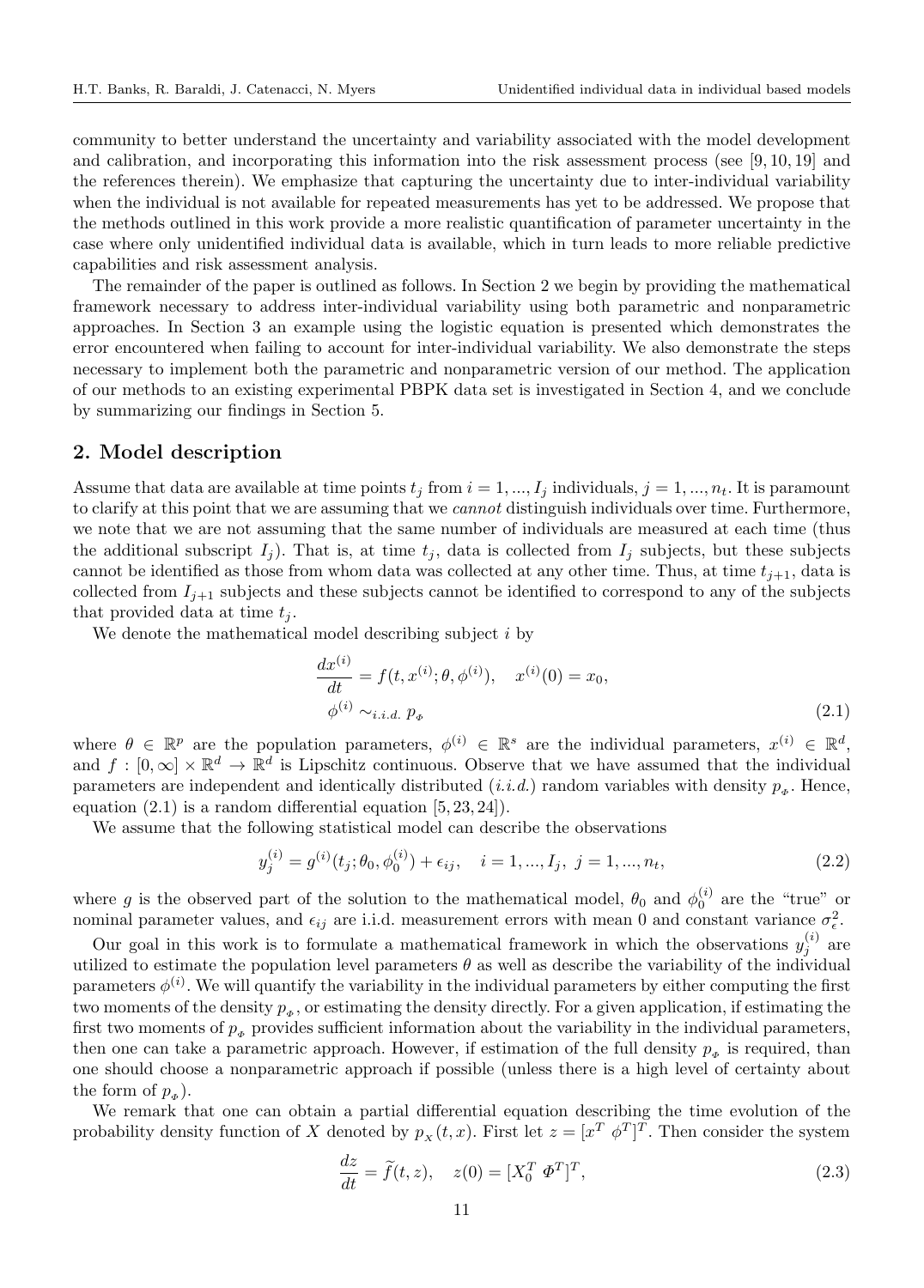where  $f(t, z) = [f(t, x)^T \ 0]^T$ . Then, by Liouville's equation (see [5, Chap. 7.3], the joint probability density function  $u_{X,\phi}(t, x, \phi)$  of X and  $\Phi$  satisfies

$$
\frac{\partial}{\partial t}u_{x,\varphi}(t,x,\phi) + \sum_{k=1}^{d} \frac{\partial}{\partial x_k}(f_k(t,x)u_{x,\varphi}(t,x,\phi)) = 0,
$$
\n(2.4)

with the initial condition  $u_{\chi_{\phi}}(0, x, \phi) = u_0(x, \phi)$ , where  $u_0$  is the joint probability density function of  $X_0$ and  $\Phi$ . Note that equation (2.4) is a first order linear partial differential equation (PDE). Given the joint probability density function of  $X_0$  and  $\Phi$ , we can obtain the probability density function for  $x(t)$  given by

$$
p_{\scriptscriptstyle X}(t,x)=\int_{\varOmega}u_{\scriptscriptstyle X,\varPhi}(t,x,\phi)d\phi,\tag{2.5}
$$

where  $\Omega$  denotes all of the possible values for  $\phi$ .

Equation (2.4) can be rewritten in the form

$$
\frac{\partial}{\partial t}u_{x,\varphi}(t,x,\phi) + \sum_{k=1}^d f_k(t,x)\partial_{x_k}u_{x,\varphi}(t,x,\phi) = c(t,x,\phi)u_{x,\varphi}(t,x,\phi),\tag{2.6}
$$

where

$$
c(t, x, \phi) = -\sum_{k=1}^{d} \frac{\partial}{\partial x_k} f_k(t, x).
$$

The characteristic equations of (2.6) are given by

$$
\frac{dx_k}{dt} = f_k(t, x), \quad \frac{d\phi_l}{dt} = 0, \quad \frac{du}{dt} = c(t, x, \phi)u,
$$
\n(2.7)

with the initial conditions

$$
x_k(0,\xi,\rho) = \xi_k, \quad \phi_l(0,\xi,\rho) = r_l, \quad u(0,\xi,\rho) = u_0(\xi,\rho), \tag{2.8}
$$

where  $k = 1, ..., d$ , and  $l = 1, ..., s$ .

Definition 2.1. Consider equation (2.4) with the initial conditions (2.8) defining an initial curve. The equation and the initial curve are said to satisfy the *transversality condition* at a point  $(\xi, \rho)$  on the initial curve, if  $J|_{t=0} \neq 0$ , where  $J = \begin{bmatrix} 1 \\ 1 \end{bmatrix}$  $\partial(x,\phi)$  $\left. \frac{\partial(x,\phi)}{\partial(\xi,\rho)} \right|$  is the Jacobian matrix.

**Theorem 2.2.** Assume that  $f : [0,\infty] \times \mathbb{R}^d \to \mathbb{R}^d$  is differentiable and that  $\partial f_k/\partial x_k$  are Lipschitz continuous. Assume further that the transversality condition holds at each point  $(\xi, \rho)$  in the interval  $(\xi_0 - 2\delta_{\xi}, \xi_0 + 2\delta_{\xi}) \times (\rho_0 - 2\delta_{\rho}, \rho_0 + 2\delta_{\rho}) \in \mathbb{R}^{d+s}$  on the initial curve. Then (2.4) has a unique solution in the neighborhood  $(t, \xi, \rho) \in (-\varepsilon, \varepsilon) \times (\xi_0 - 2\delta_{\varepsilon}, \xi_0 + 2\delta_{\varepsilon}) \times (\rho_0 - 2\delta_{\rho}, \rho_0 + 2\delta_{\rho})$  of the initial curve.

It is known that a first order linear partial differential equation can be shown to have a unique solution locally, so long as the coefficients are sufficiently smooth. With the assumption that  $f$  is differentiable and that the terms  $\partial f_k/\partial x_k$  are Lipschitz continuous, Theorem 2.2 follows as an immediate consequence of standard linear PDE theory.

If the model (2.1) is linear and autonomous, so that  $dx/dt = A(\phi)x$ , then we can easily find the solution  $u(t, x, \phi)$ . In this case we observe that  $c(t, x, \phi) = -\text{trace}(A(\phi))$ . The characteristic equations are given by

$$
\frac{dx}{dt} = A(\phi)x, \quad \frac{d\phi}{dt} = 0, \quad \frac{du}{dt} = c(t, x, \phi)u,
$$
\n(2.9)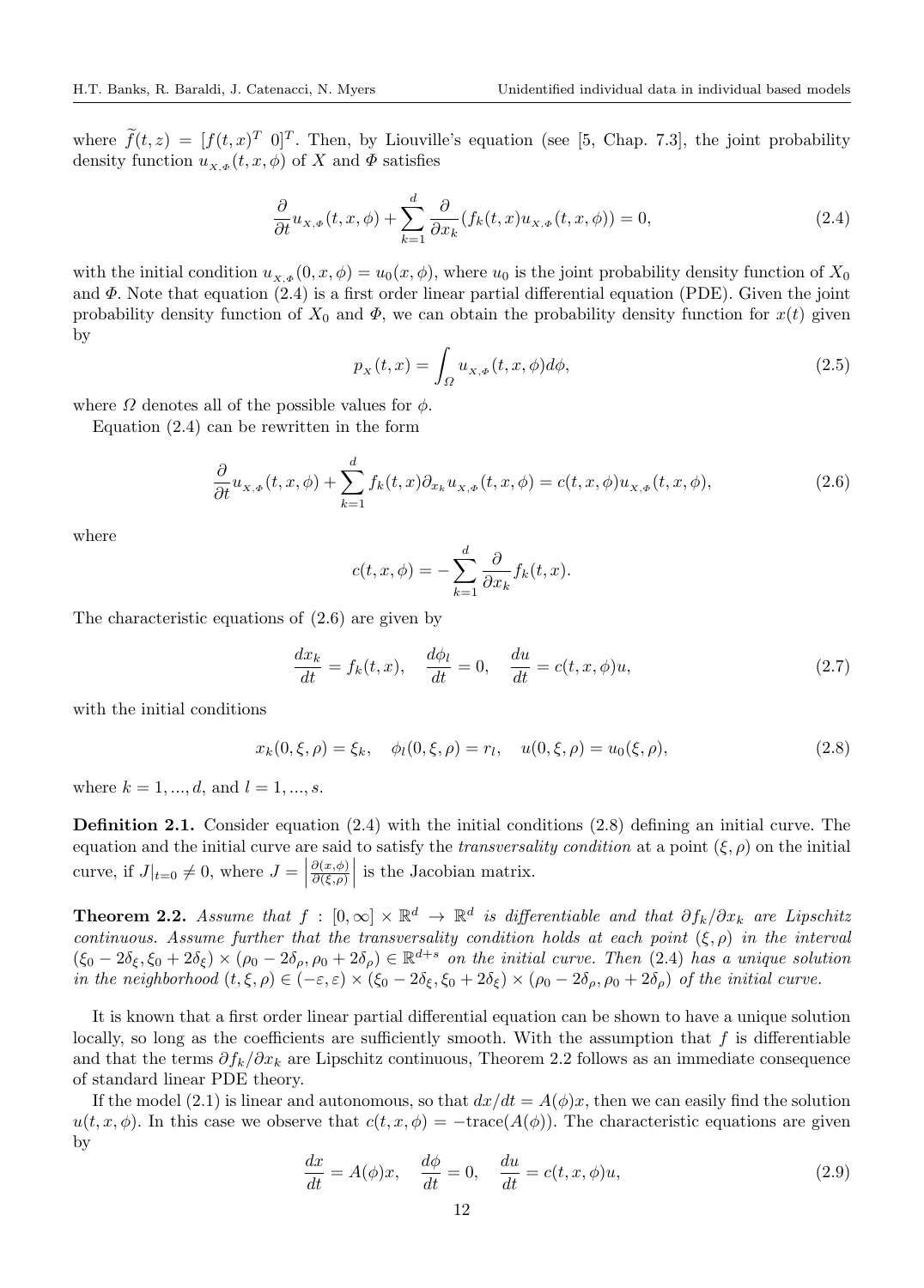with the initial conditions  $(2.8)$ . We can solve  $(2.9)$  to obtain

$$
x(t,\xi,\rho) = \exp(A(\phi)t)\xi, \quad \phi = \rho, \quad u(t,\xi,\rho) = u_0(\xi,\rho)\exp(-\text{trace}(A(\rho))t).
$$

By inverting  $x(t, \xi, \rho)$ , we obtain the solution to Liouville's equation

$$
u(t, x, \phi) = u_0(\exp(-A(\phi)t)x, \phi)\exp(-\text{trace}(A(\phi))t). \tag{2.10}
$$

Many PK/PD models which only involve first order kinetics are linear, and thus by (2.10) combined with equation (2.5), one can readily determine the desired probability density function.

#### 2.1. Parametric approach

In order to compute the forward simulation of the mathematical model (either through the form given in (2.1) or (2.4)) we must have a choice for  $p<sub>\phi</sub>$ , which of course is exactly what we are trying to recover. In this section, we will describe how to estimate the mean and variance of the distribution  $p_{\phi}$  through a parametric method. It may be the case that the mean and variance will provide a sufficient description of the variability among individuals. For example, if there is evidence that  $p<sub>\phi</sub>$  is symmetric and unimodal, then the first two moments capture the essence of the distribution. Furthermore, as we will see in the next section, a relatively rich data set is required in estimating the density of  $p_{\phi}$ . In cases where the data is sparse, one may be constrained to only estimating the first two moments. In the parametric case, we assume a form for  $p_{\phi}$ , which depends on a finite set of parameters  $\Psi$ . For example, if we assume that  $p_{\phi}$ is a normal distribution, then  $\Psi = (\mu, \sigma^2)$ , where  $\mu$  and  $\sigma^2$  are the mean and variance, respectively. On the other hand, if we choose a binormal distribution for  $p_{\phi}$ , then  $\Psi = (\mu_1, \mu_2, \sigma_1^2, \sigma_2^2)$ .

Once the form of  $p_{\phi}$  has been chosen, the expected value and variance (as well as higher moments) of the random differential equation (2.1) can be computed in several ways. Non-intrusive methods such as Monte Carlo sampling or stochastic collocation (SC) provide fairly straightforward implementation. Another popular choice is a stochastic Galerkin (SG) approach using the generalized polynomial chaos (gPC) framework. Recently, there have been a plethora of articles published on various SC and SG methods. Choosing a suitable and efficient method for simulating a set of random differential equations is problem dependent and beyond the scope of this work. We direct the interested reader to [25], which provides a thorough explanation of the fundamental basis for gPC methods.

For simplicity, we assume  $g^{(i)}(t_j; \theta, \phi^{(i)}) = x^{(i)}(t_j; \theta, \phi^{(i)})$ . Then, given a set of data  $y_j^{(i)}$ , estimates for the population and individual parameters can be obtained by solving

$$
(\widehat{\theta}, \widehat{\Psi}, \widehat{\sigma}_{\epsilon}) = \underset{(\theta, \Psi, \sigma_{\epsilon}) \in \Theta}{\operatorname{argmin}} \mathcal{J}(\theta, \Psi, \sigma_{\epsilon}),
$$
\n(2.11)

where the cost functional is given by

$$
\mathcal{J}(\theta, \Psi, \sigma_{\epsilon}) = \sum_{j=1}^{n_t} \left( \mathbb{E}[y_j^{(i)}] - \mathbb{E}[x(t_j; \theta, \Psi)] \right)^2
$$

$$
+ \left( \sqrt{\text{Var}[y_j^{(i)}]} - \sqrt{\text{Var}[x(t_j; \theta, \Psi)] + \sigma_{\epsilon}^2} \right)^2, \qquad (2.12)
$$

and  $\Theta$  is the space of admissible parameters which is assumed to be compact. The results of this inverse problem provide simultaneously estimates for the population parameter  $\theta$  as well as the parameters  $\Psi$  for the distribution  $p_{\phi}(\Psi)$  from which the moments can readily be determined. Notice that we have included in the inverse problem the estimation the variance of the measurement errors  $\sigma_{\epsilon}^2$ . This is required in order to obtain an unbiased estimate for the variance parameters of  $\Psi$  (assuming that  $\epsilon_i$  and  $x_i$  are independent).

Even if we take a standard maximum-likelihood estimation (MLE) approach (or the equivalent Bayesian approach) in which we treat the data as individual data (i.e., as if the data was collected from a *single*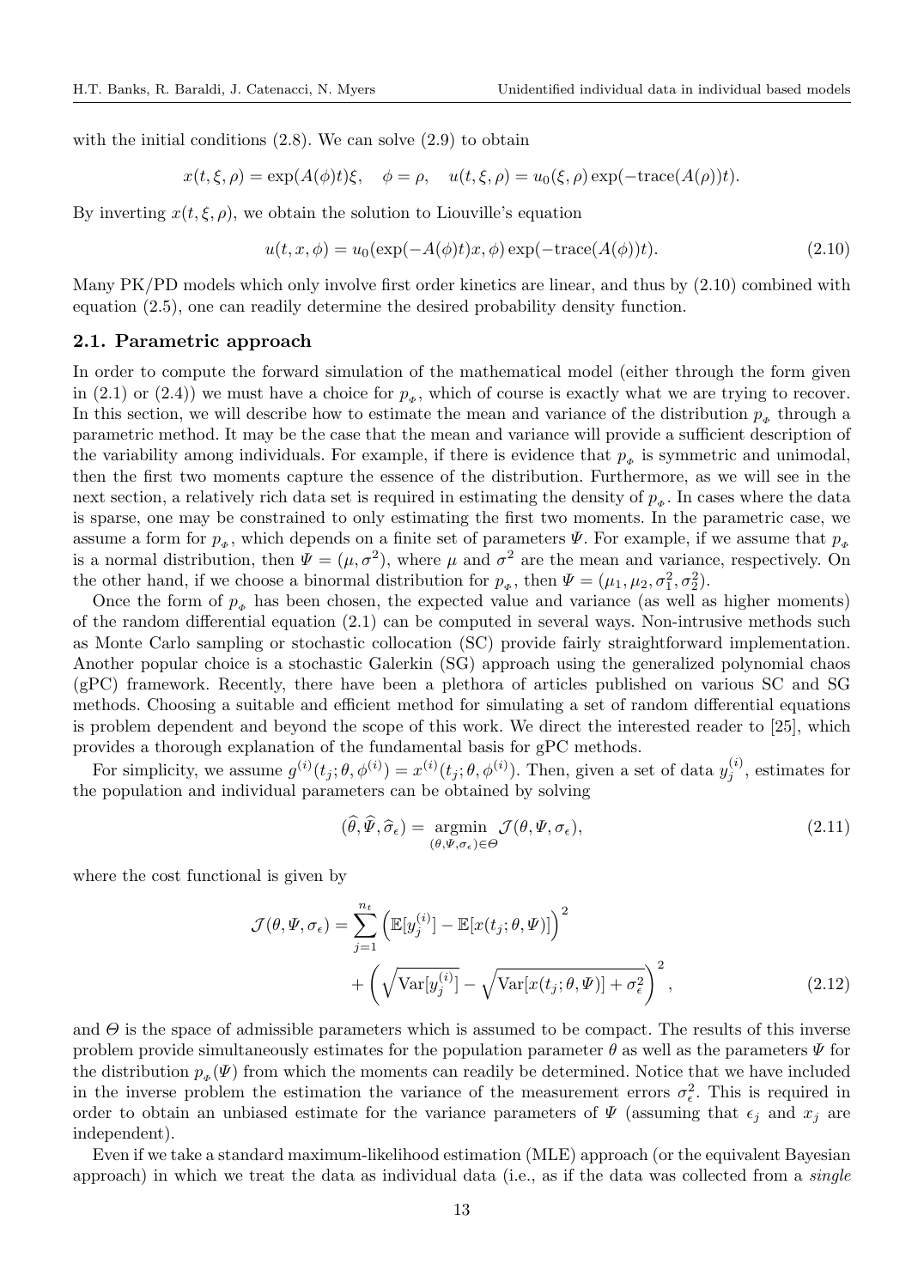individual), we will only be able recover meaningful estimates of the mean of the individual parameters. We illustrate this point in Section 3.1. Of course, rather than using a least squares estimation procedure as is outlined above, a MLE or Bayesian approach can readily be applied to this parameter estimation problem by formulating an appropriate likelihood function analogous to  $(2.11)$ – $(2.12)$ .

#### 2.2. Estimating the density of the individual parameters

In certain cases, it may not be enough to determine the mean and variance of the individual parameters. This is especially true if the underlying distribution is not symmetric, or is bi-modal. For these considerations, it becomes more challenging to carryout a meaningful parametric estimation. Thus, we turn to developing a nonparametric approach. However, for the nonparametric estimation, we will need more information from the data than just the time varying mean and variance. Here we require an actual density to be measured at each sampling time. We remark that the process in which we previously assumed for the data collection can be used to give approximate densities by means of kernel density estimation. The accuracy of the kernel density estimation depends upon whether or not the data points at each time  $t_i$ provide a sufficient description of the true but unknown density. This indicates that we need enough data points at every sampling time to provide a representative sampling of the density, and of course there is no way to guarantee this in practice.

In order to model the evolution of the density  $p<sub>x</sub>(x, t)$  we will make use of Liouville's equation (2.4). In solving Liouville's equation we must be given a probability density for the random variable  $\Phi$ , as well as probability density for  $X_0$  if the initial condition is taken as random as well. We could of course again take a parametric approach by assuming a specific form of the unknown probability density (or densities). Rather, in this case we will illustrate the more difficult task of a nonparametric estimation of the density  $p_{\phi}$ . To do this we will make use of the Prohorov metric framework [2, 3, 5]. In this setting, we can build an approximation using piecewise linear splines given by

$$
p_{\phi}^{M}(\phi) = \sum_{m=1}^{M} w_{m} \ell_{m}(\phi), \qquad (2.13)
$$

where  $\ell_m(\phi)$  are the usual spline functions [6, 21], and where we impose the constraint

$$
\sum_{m=1}^{M} w_m \int_{\Omega} \ell_m(\phi) d\phi = 1.
$$

Given a set of weights  $w = \{w_m\}_{m=1}^M$ , the approximate probability density  $p_{\phi}^M$  can be computed, and this in turn is used as the initial condition for (2.4). Once equation (2.4) is solved to obtain the solution  $u^M(t, x, \phi)$ , the approximate probability density  $p^M_{x}(t, x)$  for  $x(t)$  is given by (2.5).

The inverse problem is then given by

$$
(\hat{\theta}, \hat{w}) = \underset{(\theta, w) \in \Theta}{\operatorname{argmin}} \mathcal{J}(\theta, w),
$$
\n(2.14)

where the cost functional is now defined as

$$
\mathcal{J}(\theta, w) = \sum_{k=1}^{n_x} \sum_{j=1}^{n_t} \left( p_{jk}(y_j^{(i)}) - p_x^M(t_j, x) \right)^2.
$$
 (2.15)

In the above equation,  $p_{jk}(y_j^{(i)})$  denotes the density obtained from the data via a kernel density estimator at sampling time  $t_j$  and "spatial" discretization  $x_k$  for  $k = 1, ..., n_x$ .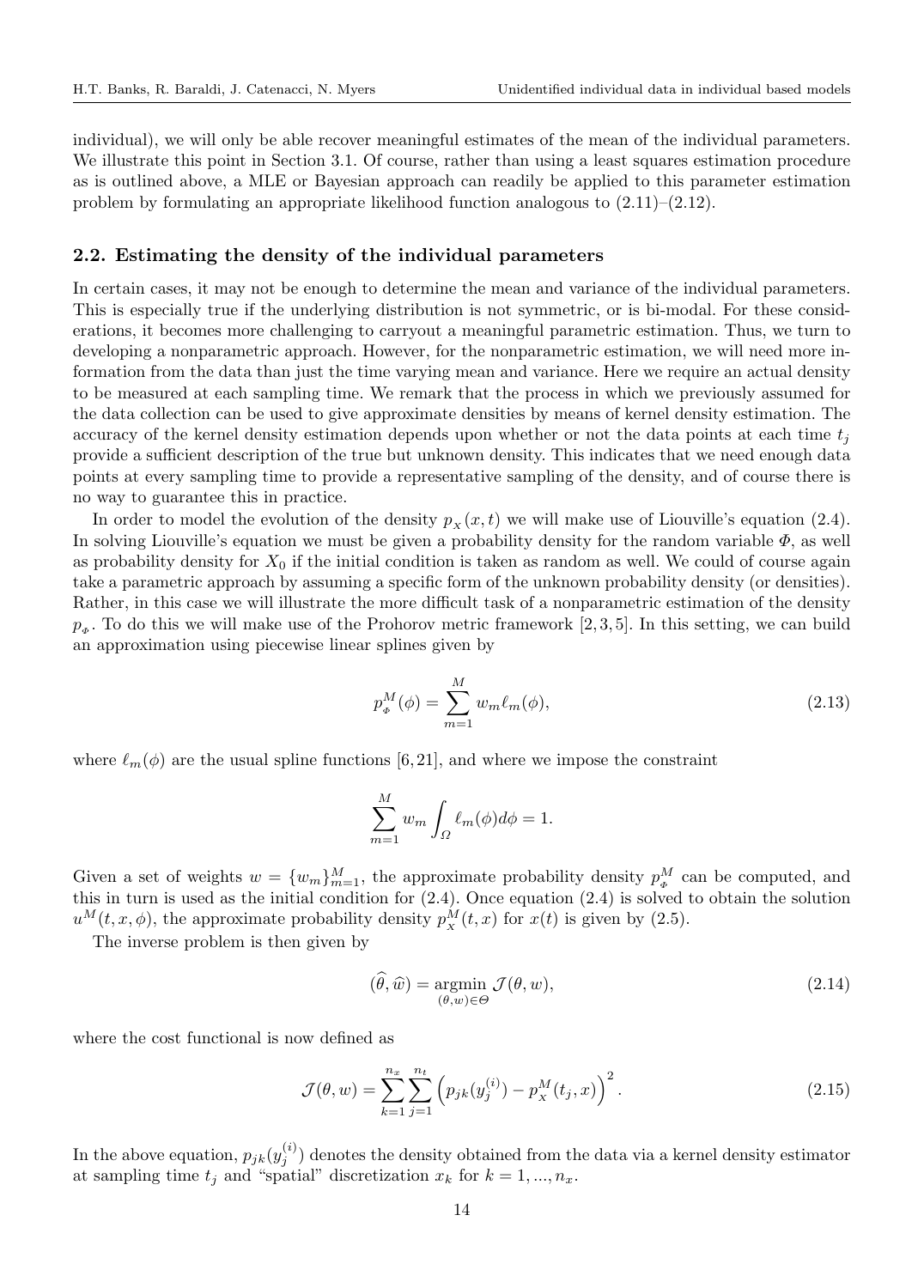## 3. A motivating example: logistic growth

Common to many PK/PD models is the notion of a saturation limit for a quantity of interest. For example, the saturation of drug/chemical concentration, the maximum size of tumor growth, or the saturation of a population of cells. Frequently this limiting behavior results in a S-shaped curve, which can be described by a sigmoid, Hill, Gompertz, logistic, or one of several other functions.

We begin by illustrating the importance of accounting for intrinsic parameter variability with a simple logistic growth model where we assume that the growth rate varies across the individuals, but the carrying capacity (saturation limit) and initial condition are both constant over the population. This leads to the mathematical model

$$
\frac{dx^{(i)}}{dt} = \phi^{(i)} x^{(i)} \left( 1 - \frac{x^{(i)}}{K} \right), \quad x^{(i)}(0) = x_0
$$
\n
$$
\phi^{(i)} \sim p_{\Phi}, \tag{3.1}
$$

where  $\phi^{(i)}$  are the (assumed *i.i.d.*) individual growth rates with density  $p_{\phi}$  and  $\theta = (x_0, K)^T$  are the population level parameters. Equation (3.1) is a realization of a random differential equation given by

$$
\frac{dx}{dt} = \Phi x \left( 1 - \frac{x}{K} \right), \quad x(0) = x_0,\tag{3.2}
$$

where  $\Phi \sim p_{\phi}$  is a random variable.

We will assume that the growth rates are normally distributed with mean  $\mu_{\Phi}$  and variance  $\sigma_{\Phi}^2$  (that is,  $\Psi = (\mu_{\Phi}, \sigma_{\Phi})$ ). We simulate the data points  $y_j^{(i)}$  in the following way: for  $i = 1, ..., I$ , we first draw a realization for  $\phi^{(i)}$  from a given distribution, then equation (3.1) is solved at the measurement time points  $t_j$ , for  $j = 1, ..., n_t$ . The measurement time points were taken as  $t_j = (j-1)\frac{t_f}{n_t-1}$  with  $t_f = 5$ and  $j = 1, 2, \ldots, n_t$ , with  $n_t = 101$ . Finally, we add noise drawn from a normal distribution with mean 0 and with variance  $\sigma_{\epsilon}^2$  to the simulated model solution (that is,  $y_j^{(i)} = x^{(i)}(t_j) + \epsilon_{ij}$  with  $x^{(i)}(t)$  the solution to the logistic model (3.1)). We thus simulate both the intrinsic variability in the growth rate and measurement noise. In Figure 1, we show an example data set with  $x_0 = 10, K = 100, I = 10$  and a noise level of  $\sigma_{\epsilon}^2 = 1$  where  $\phi^{(i)}$  was drawn from a normal distribution with mean 2 and variance 0.2.

### 3.1. Improperly treating the data as individual data

We begin by exploring potential pitfalls when disregarding the fact that the data is indeed aggregate data, which again we emphasize is the common assumption made nearly universally in the literature. Consider a standard experimental set up where the data  $y = \{y_j\}_{j=1}^{n_t}$  is collected by only collecting a single sample from a new subject at each sampling time. That is, the data is generated exactly as described in the section above with  $I = 1$ . Since in this section we are disregarding the fact that the measurements are collected from different individuals and instead assuming that the observations are collected from a single individual over time, we arrive at the standard statistical model given by

$$
y_j = x(t_j; \theta) + \epsilon_j.
$$

In the above equation,  $x(t)$  denotes the solution to the (deterministic) logistic equation

$$
\frac{dx}{dt} = rx\left(1 - \frac{x}{K}\right), \quad x(0) = x_0,\tag{3.3}
$$

and  $\epsilon_j$  is the measurement error. Clearly there is a difference between how the simulated experiment is conducted (resulting in unidentified individual data) and how the the model assumes the data is collected, that is assuming that the data is obtained from a single individual over time. We remark that this difference is in fact an example of model discrepancy (also referred to as model misspecification in the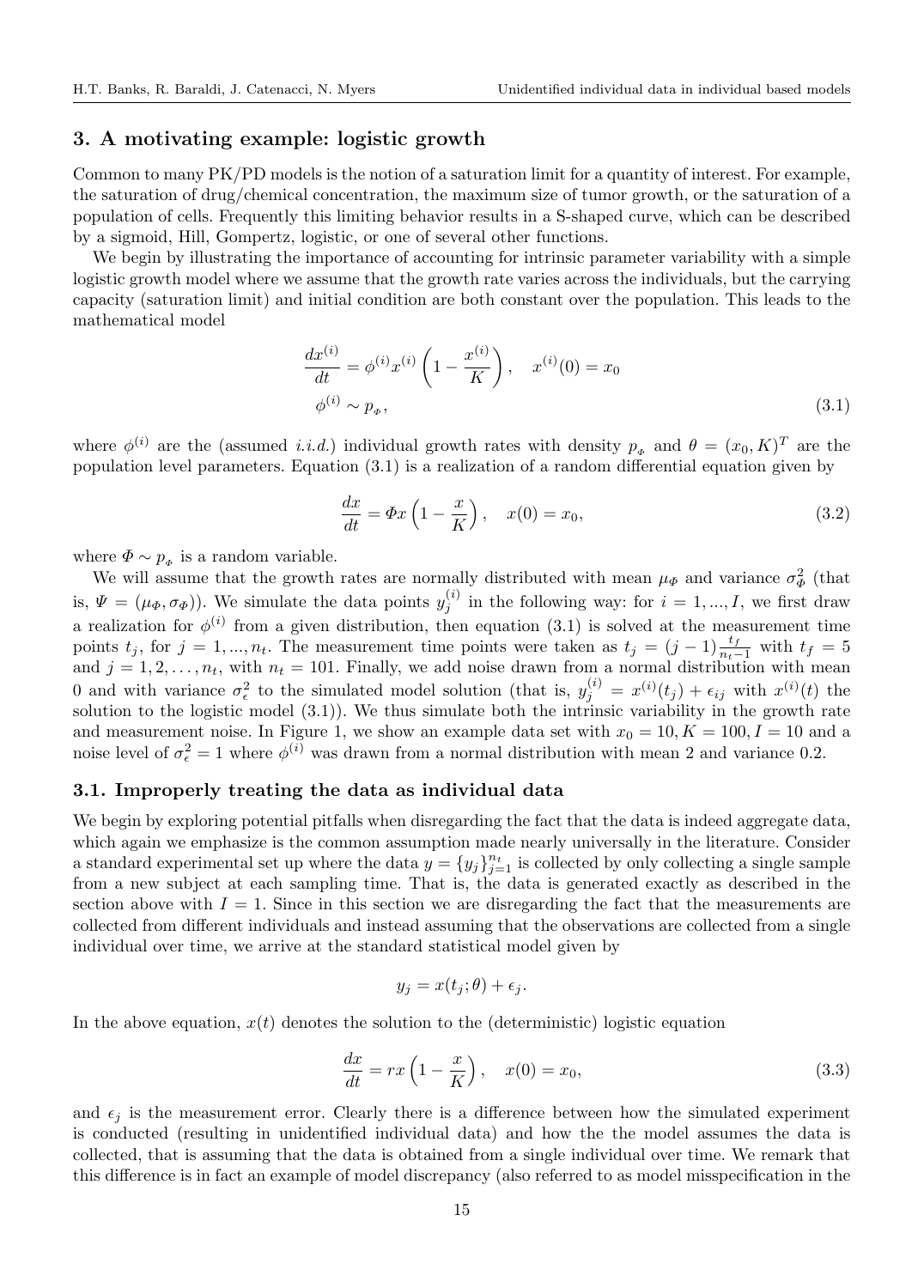

FIGURE 1. Example logistic data set with  $x_0 = 10, K = 100, I = 10$  and  $\sigma_{\epsilon}^2 = 1$ . Each data point  $y_j^{(i)}$  represents a sample from an unidentified individual at a given time.

literature), and the discrepancy is due to the fundamental difference between the modeling assumptions of how the data is collected and how the data is actually collected experimentally. Thus, one possible approach, which we do not explore in this work, is to attempt to account for this model discrepancy in order to arrive at calibrated parameters who's associated uncertainty agrees with the distributions of the individual parameters  $p_{\phi}$ .

Bayesian estimation is a powerful tool for uncertainty analysis, and here we will illustrate that even a Bayesian procedure leads to false conclusions if one assumes that the data is collected from a single individual when in reality the data is unidentified individual data. Through the means of a Bayesian estimation, we will estimate the unknown parameters  $\theta = (r, x_0, K)^T$  in the logistic model (3.3).

The prior density is denoted by  $\pi_0(\theta)$ , which we take as an uniformed prior, and we further assume that the measurement errors are independent and identically distributed with a normal distribution having mean 0 and variance  $\sigma_{\epsilon}^2$ . With this assumption the likelihood function is given by

$$
\pi(y|\theta) = \frac{1}{(2\pi\sigma_{\epsilon}^2)^{n_t/2}} \exp\left\{-\frac{1}{2\sigma_{\epsilon}^2} \sum_{j=1}^{n_t} (y_j - x(t_j; \theta))^2\right\},\tag{3.4}
$$

where  $x(t_i; \theta)$  is the solution to the logistic equation. Then the posterior density can be obtained through

$$
\pi(\theta|y) = \frac{\pi(y|\theta)\pi_0(\theta)}{\pi(y)} = \frac{\pi(y|\theta)\pi_0(\theta)}{\int_{\mathbb{R}^p} \pi(y|\theta)\pi_0(\theta)d\theta}.
$$
\n(3.5)

The posterior density was approximated using the delayed rejection adaptive Metropolis (DRAM) algorithm [23]. In Figure 2, we present the model fit to a data set which was generated with the measurement error variance  $\sigma_{\epsilon}^2 = 1$ . The mean parameters were found to be

$$
r = 1.9562
$$
,  $x_0 = 11.0010$ ,  $K = 97.8998$ ,

and we see that we are able to estimate the mean value of the growth rate, the initial condition, and the carrying capacity with reasonable accuracy. However, the approximate posterior density for the growth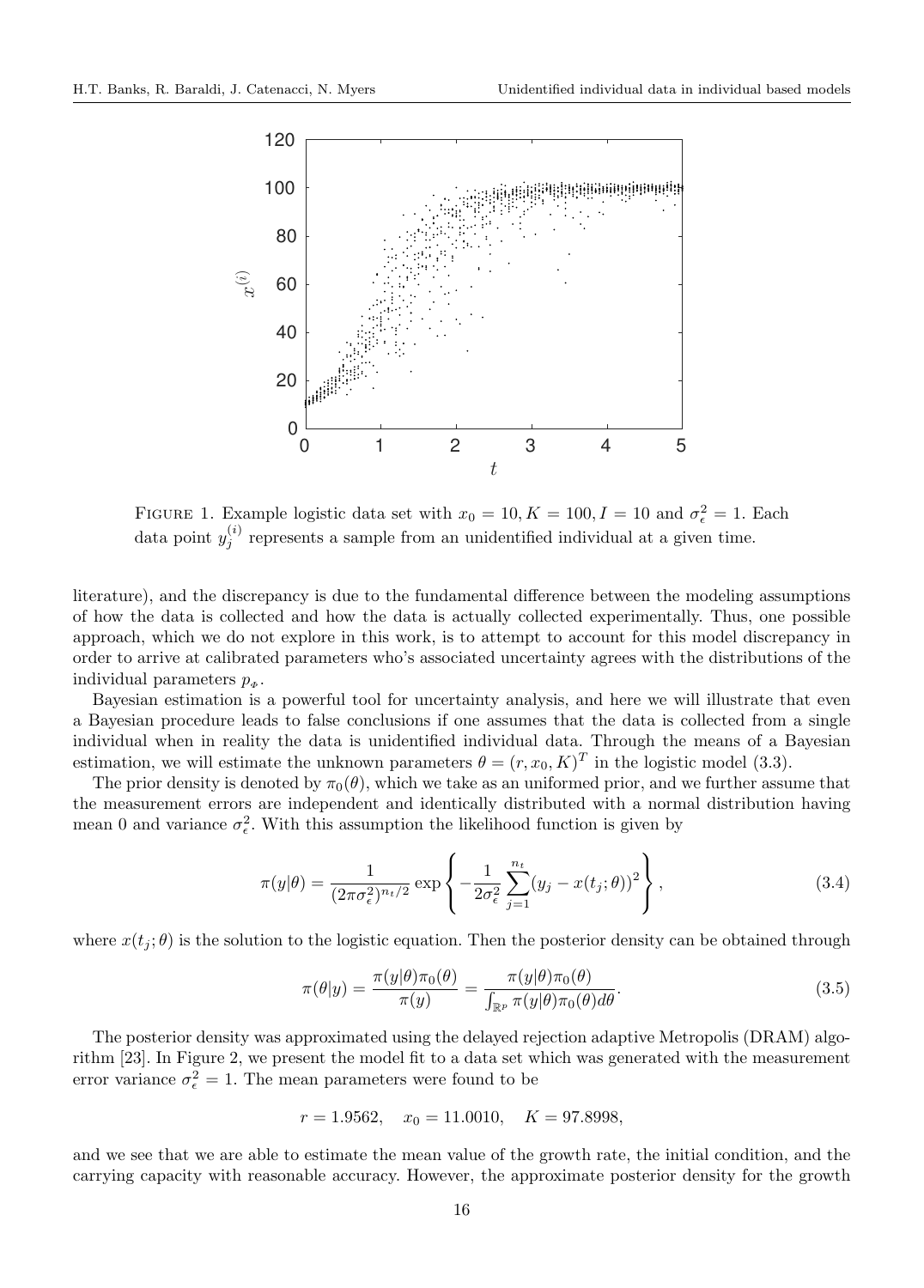rate  $r$  does not represent the true density, as can be seen in Figure 2. In fact, we severely underestimate the variance of the growth parameter r, which was estimated to be  $\text{Var}[\pi(r|y)] \approx 0.0247$ . This is because the posterior density represents the certainty that the given values of  $r$  describe the data set. In this framework, there is no way to distinguish between the variance due to the intrinsic variability of the growth rate and the measurement noise. The result is an (unjustifiably) high level of confidence in the parameter estimate of r, which in this case represents the mean of the true distribution, with no indication that we are not capturing the inherent variability in the system. We also show the 95% prediction interval, represented by the shaded region about the model fit in Figure 2. Clearly the prediction interval grossly underestimates the variance observed in the simulated data measurements. This is a further indication of how the overconfidence we have obtained in our parameter estimates can adversely affect the predictive capabilities in a model analysis.



FIGURE 2. The model fit to a data set with single data point at each sampling time (left) and the posterior density of the growth rate  $r$  compared to the true density (right). The grey shaded region around the model fit is the 95% prediction interval resulting from the Bayesian estimation procedure.

#### 3.2. Parametric estimation - model with the correct distribution

We re-emphasize that our goal is to estimate the unknown values of  $x_0, K, \mu_{\phi}$ , and  $\sigma_{\phi}$  given the data set  $y_j^{(i)}$ . In this first example, we take the simplest approach by correctly assuming the distribution of the individual growth rates  $\phi^{(i)}$ . That is, we generate our data by sampling the growth rate from a normal distribution with mean  $\mu_{\Phi} = 2$  and variance  $\sigma_{\Phi}^2 = 0.2$ , and we assume in our mathematical model that the growth rate is normally distributed. The inverse problem was solved according to equations (2.11) and (2.12) where  $\Psi = (\mu, \sigma)$ . The moments of the model  $x(t; x_0, K, \mu, \sigma)$  were obtained through a SC method. In applications, there may be either experimental evidence or biologically relevant assumptions that may guide the choice of a distribution for the individual parameters  $\phi^{(i)}$ . We will discuss the case of a nonparametric estimation of the unknown density  $p_{\Phi}$  in a later section.

A modest measurement noise of  $\sigma_{\epsilon}^2 = 1$  is initially considered. We see from Table 1 that we are able to recover all of the parameters quite well, even with a relatively small number of individual data points at each time point. In general, the estimates improve as the number of individuals sampled at each time increases. In Figure 3, we compare the expected value of the data over time with the resulting model fit (the expected value of the RDE (3.2)), and for comparison we show the true expected value of the RDE with  $\mu_{\Phi} = 2$  and  $\sigma_{\Phi}^2 = 0.2$ . The same comparison for the variance is also shown in Figure 3, where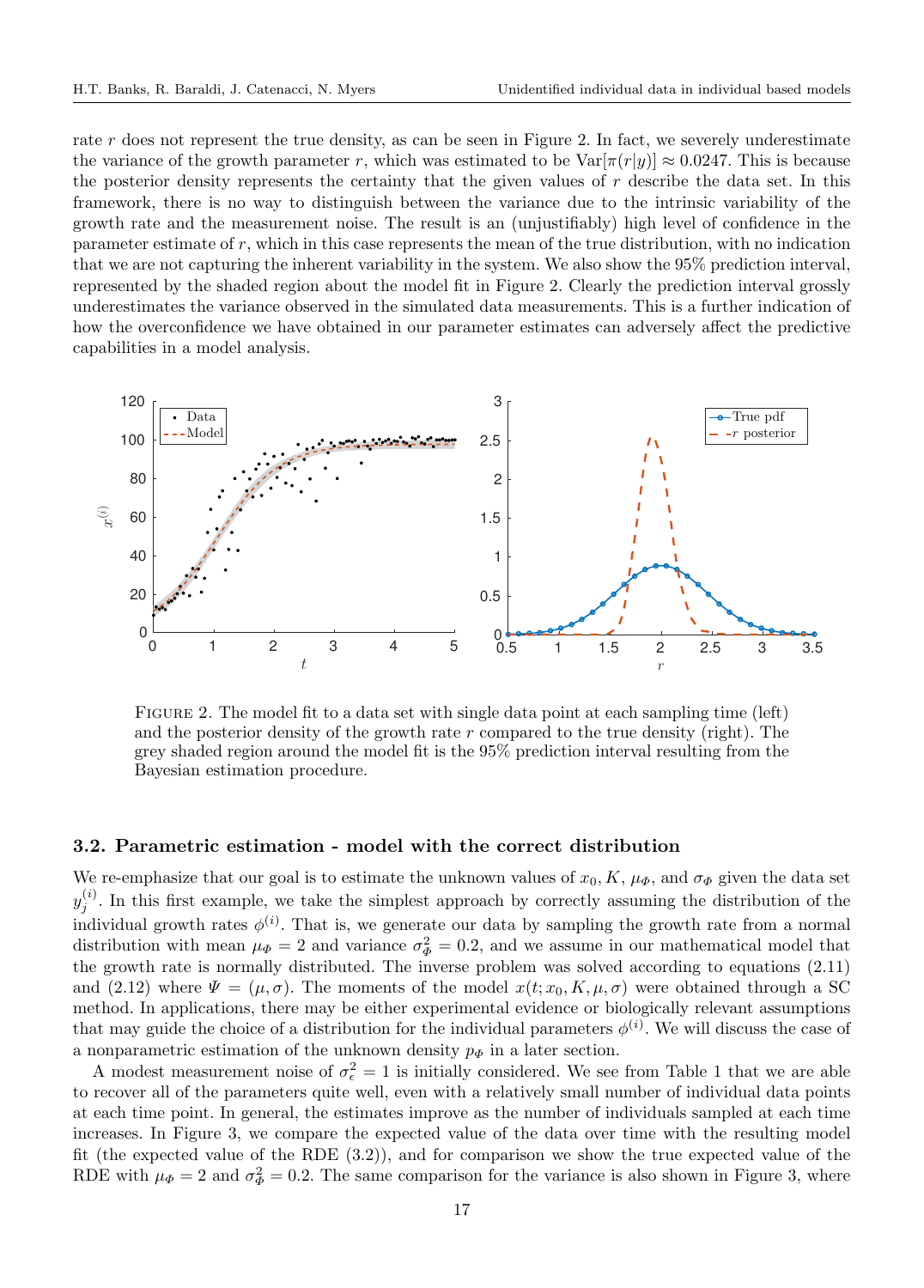our parameter selection allows the model to accurately account for both inter-individual variability and white noise. This results in the 95% prediction band capturing the data as desired.

|            | $\mu_{\Phi}$ | $\sigma^2_{\Phi}$ | $x_0$  | K       | $\sigma_{\epsilon}^2$ |
|------------|--------------|-------------------|--------|---------|-----------------------|
| 3          | 2.0675       | 0.1660            | 9.6264 | 99.4070 | 0.0495                |
| 10         | 2.0620       | 0.2015            | 9.4836 | 99.8482 | 0.0402                |
| 30         | 2.0443       | 0.2080            | 9.7190 | 99.9118 | 0.1867                |
| 50         | 2.0476       | 0.2082            | 9.7271 | 99.8646 | 0.1706                |
| 100        | 2.0104       | 0.1970            | 9.9593 | 99.9693 | 0.2234                |
| True value | 2.0          | 0.2               | 10     | 100     | 1.0                   |

Table 1. Estimated values for the logistic model example with measurement noise level  $\sigma_{\epsilon}^2 = 1$ . Both the simulated data and the model are assumed to have a normally distributed growth rate.



Figure 3. The fit of the expected value of the RDE model to the mean data and the true expected value of the RDE (left), and the fit of the variance of the RDE model to the variance of the data and the true variance of the RDE with  $I = 100$  and a measurement noise level of  $\sigma_{\epsilon}^2 = 1$ .

|            | $\mu_{\Phi}$ | $\sigma^2_{\Phi}$ | $x_0$  | K        | $\sigma_{\epsilon}$ |
|------------|--------------|-------------------|--------|----------|---------------------|
| 3          | 2.0897       | 0.1762            | 9.4342 | 99.3468  | 1.3008              |
| 10         | 2.0582       | 0.2089            | 9.5680 | 99.9755  | 1.4208              |
| 30         | 2.0417       | 0.2127            | 9.7705 | 99.9530  | 2.1629              |
| 50         | 2.0450       | 0.2130            | 9.7529 | 99.9105  | 2.1755              |
| 100        | 2.0085       | 0.2004            | 9.9939 | 100.0305 | 2.3386              |
| True value | 2.0          | 0.2               | 10     | 100      | 4.0                 |

Table 2. Estimated values for the logistic model example with measurement noise level  $\sigma_{\epsilon}^2 = 4$ . Both the simulated data and the model are assumed to have a normally distributed growth rate.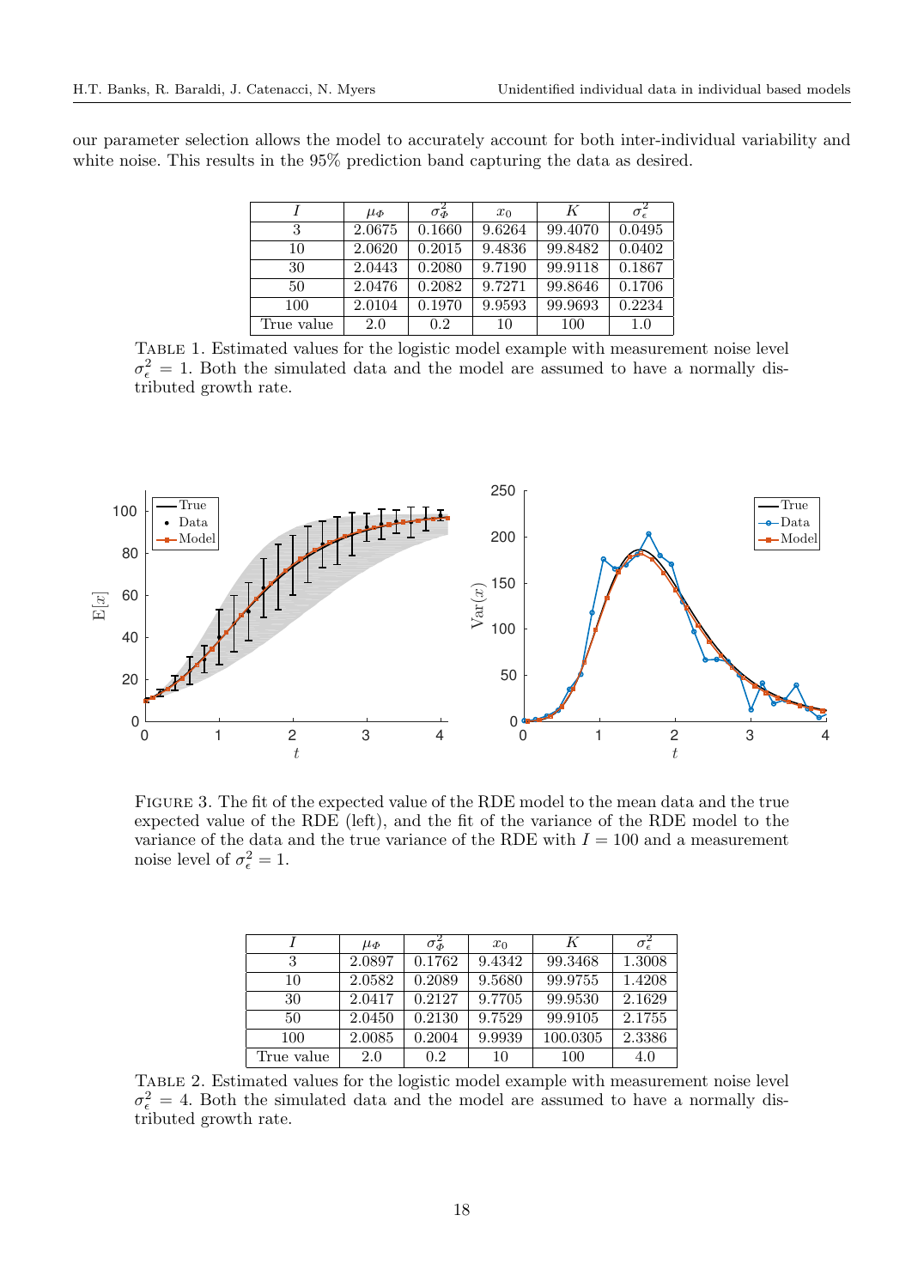|            | $\mu_{\Phi}$ | $\sigma^2_{\Phi}$ | $x_0$   | K        | $\sigma_{\epsilon}^2$ |
|------------|--------------|-------------------|---------|----------|-----------------------|
| 3          | 2.1649       | 0.1980            | 8.7711  | 99.0550  | 15.4414               |
| 10         | 2.0518       | 0.2144            | 9.7421  | 100.2071 | 22.0233               |
| 30         | 2.0378       | 0.2156            | 9.8703  | 99.9581  | 22.6175               |
| 50         | 2.0376       | 0.2157            | 9.8034  | 99.9554  | 23.0953               |
| 100        | 2.0047       | 0.2024            | 10.0612 | 100.1363 | 22.7998               |
| True value | 2.0          | 0.2               | 10      | 100      | 25.0                  |

Table 3. Estimated values for the logistic model example with measurement noise level  $\sigma_{\epsilon}^2 = 25$ . Both the simulated data and the model are assumed to have a normally distributed growth rate.

Even in the presence of an increase in the measurement noise, our estimation procedure performs remarkable well for this example. In Tables 2 and 3 we present the results obtained with  $\sigma_{\epsilon}^2 = 4$  and 25, respectively.

#### 3.3. Parametric estimation - model with a misspecified distribution

Now consider the case where the growth rates are log-normally distributed, yet the distribution in which we use to model the growth rates remains a normal distribution. This is an example of model discrepancy since there is a fundamental difference between the models that are used to generate and approximate the data, however at this time we make no attempt to account for the model discrepancy in our formulation. We first consider the case where the log-normal distribution has the parameters  $(\mu_{\Phi}, \sigma_{\Phi}^2) = (0.5, 0.075)$ so that the mean and variance of the true distribution are 1.7117 and 0.2282, respectively. Next we take  $(\mu_{\Phi}, \sigma_{\Phi}^2) = (0.3, 0.1)$  as the parameters of the log-normal distribution so that the mean and variance are 1.4191 and 0.2118, respectively. The results of the estimated mean and variance of the distribution are presented in Table 4. We see that we obtain close approximations for the mean value and the carrying capacity; however, the variance is under approximated in both cases, more so for the second case. This is due to the fact that the log-normal distribution becomes more one sided with the choice of  $(\mu_{\Phi}, \sigma_{\Phi}^2)$ (0.3, 0.1). We expect that if we attempt to use a symmetric (in this case a normal) distribution to approximate the moments of a non-symmetric distribution (here a log-normal distribution), then our approximations will diverge from the true moments. The disparity between the approximated and true moments depends upon the degree to which the true distribution is asymmetric and, as shown above, will affect the models ability to account for variation in the data.

|            | $\mathbb{E}[p_{\phi}]$ | $\overline{\text{Var}}[p_{\phi}]$ | K       |
|------------|------------------------|-----------------------------------|---------|
| 100        | 1.7363                 | 0.1839                            | 99.9172 |
| True value | 1.7117                 | 0.2282                            | 100     |
| 100        | 1.4177                 | 0.1530                            | 99.3526 |
| True value | 1.4191                 | 0.2118                            | 100     |

Table 4. Estimated values for the logistic model example. The data is simulated using a log-normally distributed growth rate with measurement noise  $\sigma_{\epsilon}^2 = 1$ , while the model is assumed to have a normally distributed growth rate.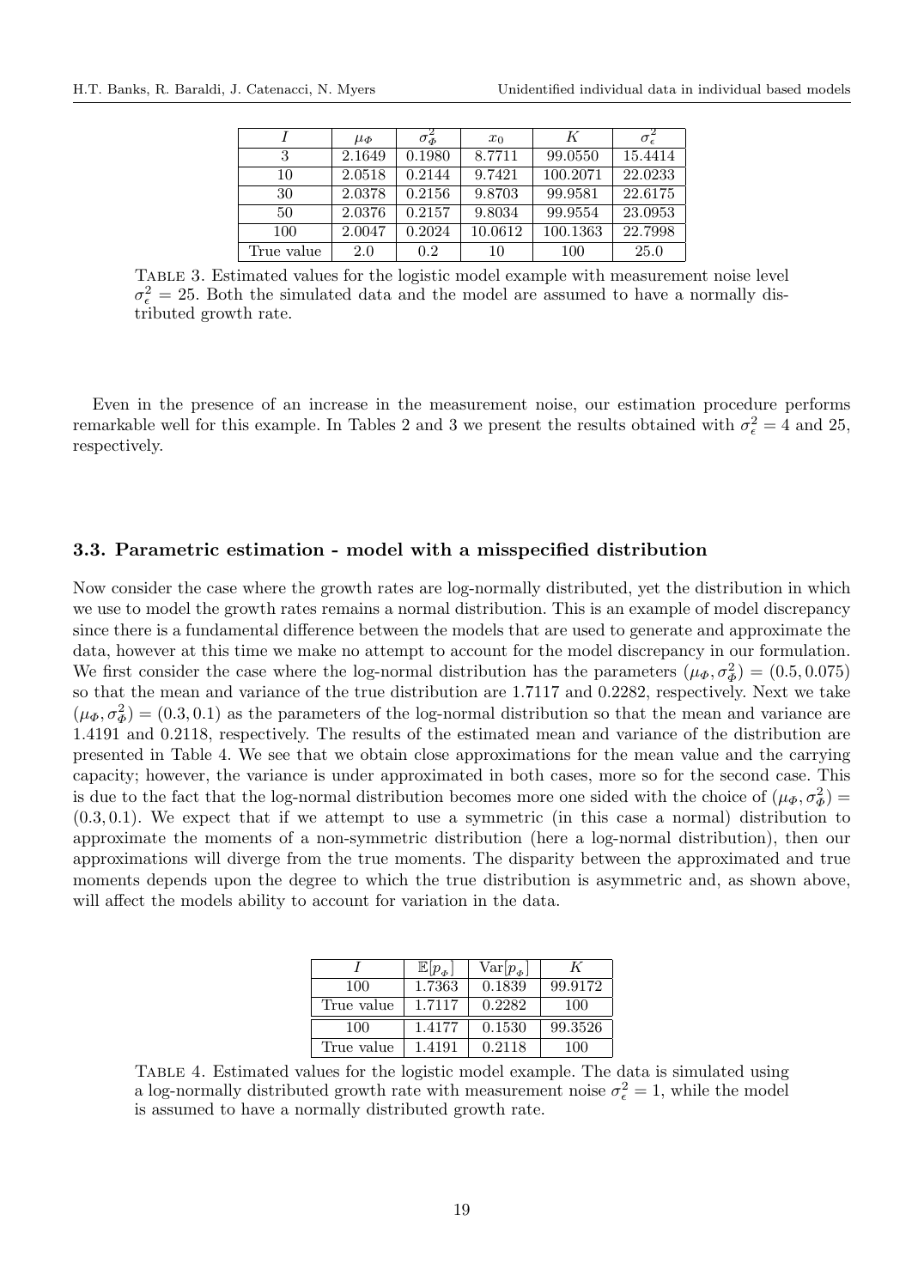

Figure 4. The estimated normal probability density to the true log-normal probability density with parameters  $(\mu_{\Phi}, \sigma_{\Phi}^2) = (0.5, 0.075)$  (left) and  $(\mu_{\Phi}, \sigma_{\Phi}^2) = (0.3, 0.1)$  (right) with  $I = 100$  in both cases.

## 3.4. Nonparametric estimation

Using the logistic growth example, Liouville's equation gives

$$
\frac{\partial u}{\partial t} + \frac{\partial}{\partial x} \left( \phi x \left( 1 - \frac{x}{K} \right) u \right) = 0
$$
  
 
$$
u(0, x, \phi) = u_0(x, \phi),
$$
 (3.6)

which we can rewrite as

$$
\frac{\partial u}{\partial t} + \phi x \left( 1 - \frac{x}{K} \right) \frac{\partial u}{\partial x} = \phi \left( \frac{2x}{K} - 1 \right) u
$$
  
 
$$
u(0, x, \phi) = u_0(x, \phi).
$$
 (3.7)

As we mentioned previously, this is a first order linear equation, and we can solve it explicitly using the method of characteristics. The characteristic curves are described by the system of ordinary differential equations

$$
\frac{dt}{d\xi} = 0, \qquad t(\xi = 0, \nu, \rho) = 0,
$$
  
\n
$$
\frac{dx}{d\xi} = \phi x (1 - x/K), \qquad x(\xi = 0, \nu, \rho) = \nu,
$$
  
\n
$$
\frac{d\phi}{d\xi} = 0, \qquad \phi(\xi = 0, \nu, \rho) = \rho,
$$
  
\n
$$
\frac{du}{d\xi} = \phi(2x/K - 1)u, \quad u(\xi = 0, \nu, \rho) = u_0(\nu, \rho).
$$

Solving this system gives

$$
u(\xi, \nu, \rho) = u_0(\nu, \rho) \left(\frac{\nu e^{\rho \xi} - \nu + K}{K}\right)^2 e^{-\rho \xi}, \tag{3.8}
$$

where

$$
\xi = t, \quad \rho = \phi, \quad \nu(t, x, \phi) = \frac{Kx}{e^{\phi t}(K - x) + x}.\tag{3.9}
$$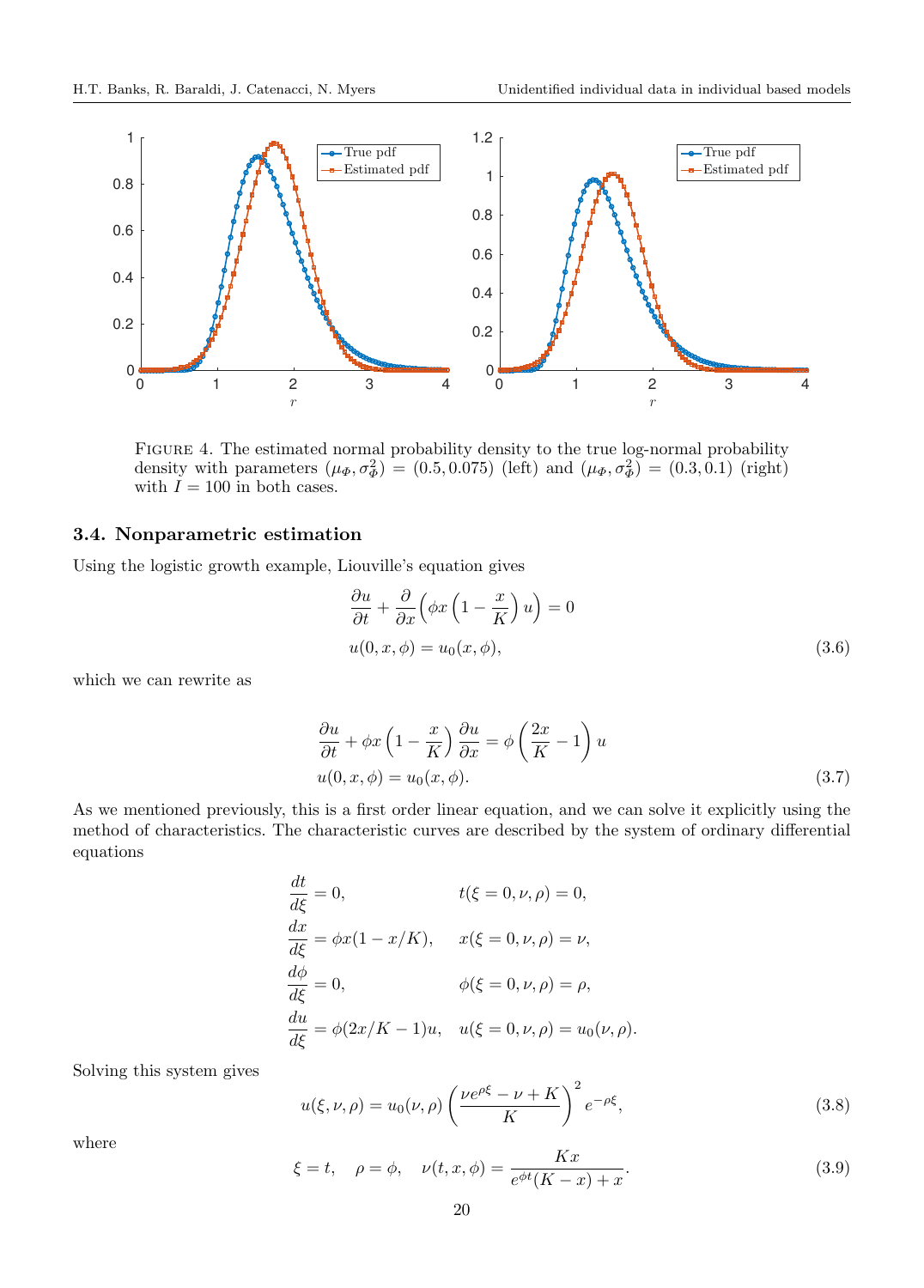Then, we obtain the probability density for  $x(t)$  by

$$
p_X(t,x) = \int_{\Omega} u(t,\nu(t,x,\phi),\phi)d\phi
$$
  
= 
$$
\int_{\Omega} u_0(\nu(t,x,\phi),\phi) \left(\frac{\nu(t,x,\phi)e^{\phi t} - \nu(t,x,\phi) + K}{K}\right)^2 e^{-\phi t}d\phi.
$$
 (3.10)

If we assume that  $X_0$  and  $\Phi$  are independent and have probability densities  $p_{X_0}$  and  $p_{\phi}$ , respectively, then their joint pdf is given by  $u_0(x, \phi) = p_{x_0}(x) p_{\phi}(\phi)$ .

For simplicity, we assume that  $p_{x_0}$  is known. What follows can readily be extended to the situation where both  $p_{\phi}$  and  $p_{x_0}$  are unknown. However, we remark that in the case where  $p_{x_0}$  is unknown, if one has ample data collected at time  $t = 0$ , then the density of  $p_{x_0}$  can be estimated directly from the data by either a parametric or nonparametric approach so long as  $X_0$  and  $\Phi$  are independent.

By (2.13) we have that

$$
p_{\phi} \approx p_{\phi}^{M} = \sum_{m=1}^{M} w_{m} \ell_{m}(\phi),
$$

thus, we obtain

$$
u_0(x,\phi) \approx u_0^M(x,\phi) = p_{x_0}(x)p_{\phi}^M(\phi) = p_{x_0}(x)\sum_{m=1}^M w_m \ell_m(\phi).
$$
 (3.11)

Substituting this expression into (3.10) gives

$$
p_X(t,x) \approx p_X^M(t,x) = \int_{\Omega} p_{X_0}(\nu) \sum_{m=1}^M w_m \ell_m(\phi) \left(\frac{\nu e^{\phi t} - \nu + K}{K}\right)^2 e^{-\phi t} d\phi.
$$
 (3.12)

Given data points  $p_{ik}$  for the density of  $x(t)$  at time  $t_i$ , the inverse problem is then given by

$$
(\hat{\theta}, \hat{w}) = \underset{(\theta, w) \in \Theta}{\text{argmin}} \mathcal{J}(\theta, w),
$$
\n(3.13)

where the cost functional is now defined as

$$
\mathcal{J}(\theta, w) = \sum_{k=1}^{n_x} \sum_{j=1}^{n_t} \left( p_{jk}(y_j^{(i)}) - p_x^M(t_j, x_k) \right)^2.
$$
 (3.14)

To simulate the data, the procedure is the same as described in Section 3. In this case however, the number of sampling times is set to  $n_t = 51$ , the initial condition was taken as  $X_0 \sim \mathcal{N}(\mu_{X_0}, \sigma_{X_0}^2)$ , with  $\mu_{X_0} = 20, \sigma_{X_0}^2 = 1$ , and the measurement error variance and the carrying capacity are set to  $\sigma_{\epsilon} = 1$  and  $K = 100$ , respectively.

We first consider the case where the true probability density of  $\Phi$  was taken to be normally distributed with mean and variance  $\mu_{\Phi} = 1$  and  $\sigma_{\Phi}^2 = 0.01$ , respectively. In the left panel of Figure 5, we show an example of the evolution of the probability density of  $x(t)$  over time. The number of approximating spline functions was set to  $M = 20$ , and with this we obtained a good estimation for the true density (see Figure 6), and the estimated value for the carrying capacity was  $K = 99.9733$ .

Next we consider the case where the probability density of  $\Phi$  was that of a Bi-Gaussian distribution, which is given by

$$
p_{\phi}(\phi) = \frac{1}{2\sqrt{2\pi\sigma_{\Phi_1}^2}} \exp\left(-\frac{(\phi - \mu_{\Phi_1})^2}{2\sigma_{\Phi_1}^2}\right) + \frac{1}{2\sqrt{2\pi\sigma_{\Phi_2}^2}} \exp\left(-\frac{(\phi - \mu_{\Phi_2})^2}{2\sigma_{\Phi_2}^2}\right),
$$

with  $\mu_{\Phi_1} = 1.0, \mu_{\Phi_2} = 1.5$ , and  $\sigma_{\Phi_1}^2 = \sigma_{\Phi_1}^2 = 0.005$ . With this choice, the evolution of  $p_x$  over time can be seen in the right panel of Figure 5. The estimated density using  $M = 30$  is given in Figure 6, and the estimate value for the carrying capacity is  $K = 100.0224$ , where we again obtain a good fit to the true distribution.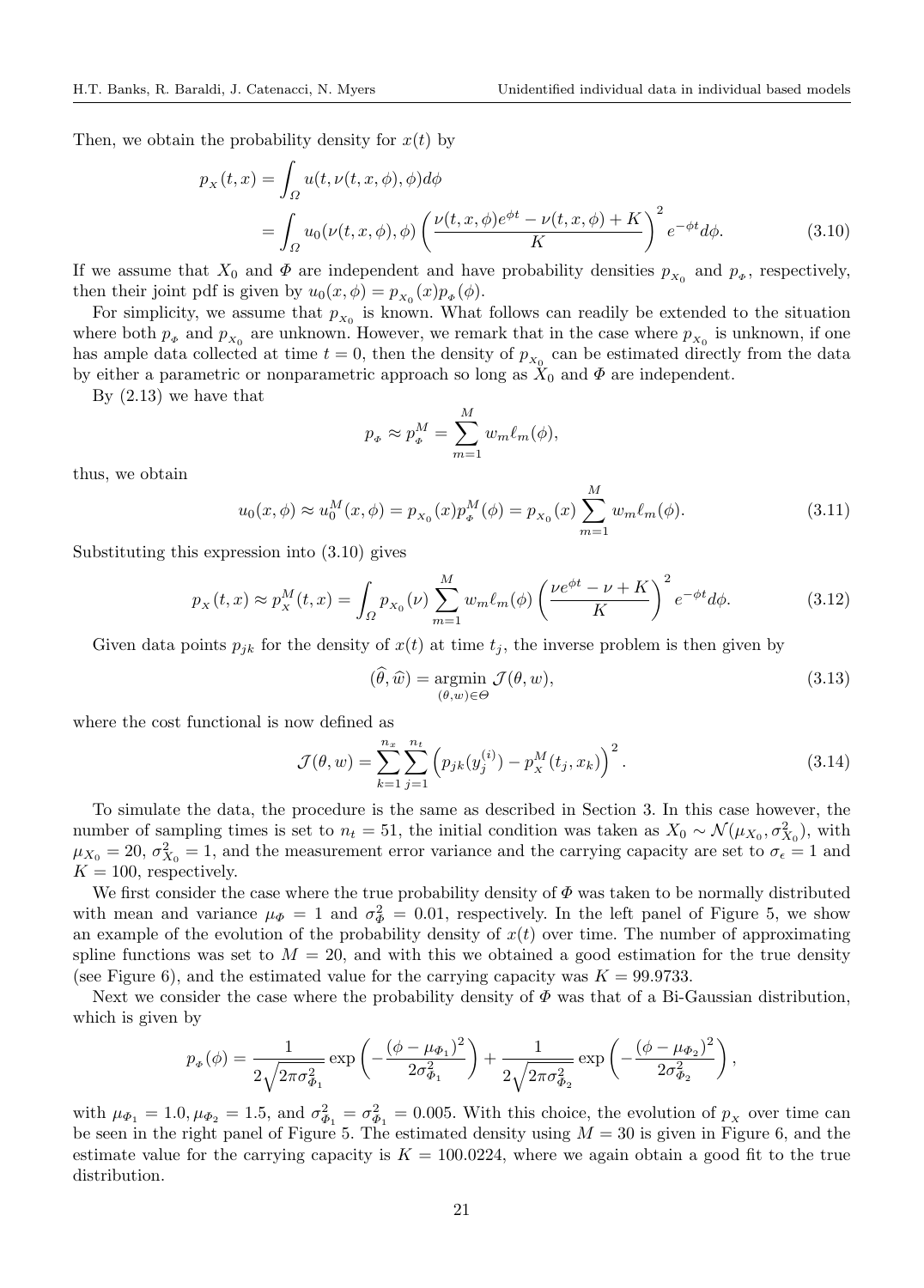

FIGURE 5. The probability density  $p_X(t, x)$  obtained from the data points  $y_j^{(i)}$  with noise level  $\sigma_{\epsilon} = 1$  where  $p_{\phi}$  is taken to be normal (left) and Bi-Gaussian(right).



Figure 6. The true and estimated probability density functions. The true density is a Gaussian and the number of spline functions is  $M = 20$ . For the plot on the right the true density is a Bi-Gaussian and  $M = 30$  spline functions were used to approximate the density.

## 4. Applications to a PBPK model

In this section we apply our methods to an experimental data set in which the concentration of 1,1'-Dioctadecyl-3,3,3',3'-Tetramethylindotricarbocyannine Iodide dye-encapsulated nanoparticles (DIR-NPs) was collected in mice. The concentrations were measured in the liver, spleen, kidney, and plasma. The data was taken from [14] in which a PBPK model was developed specially for this experiment; the in vivo experiment is described fully in [14, 16]. In the experiment, at each observation time point the organs were harvested from three mice. Thus, we have three replicate measurements for the concentration of each measured compartment at each observation time point which provide an estimate of the mean and variance of the concentration over time.

We begin by modifying the original deterministic model proposed in [14] to better account for the accumulation of the drug concentration in the plasma compartment. DIR-NPs were injected into each mouse at the tail at a concentration of 5 mcg/mL and the plasma concentration measurement was collected by submandibular bleeding. In [14], the model developed by Gilkey et al. treats the injection as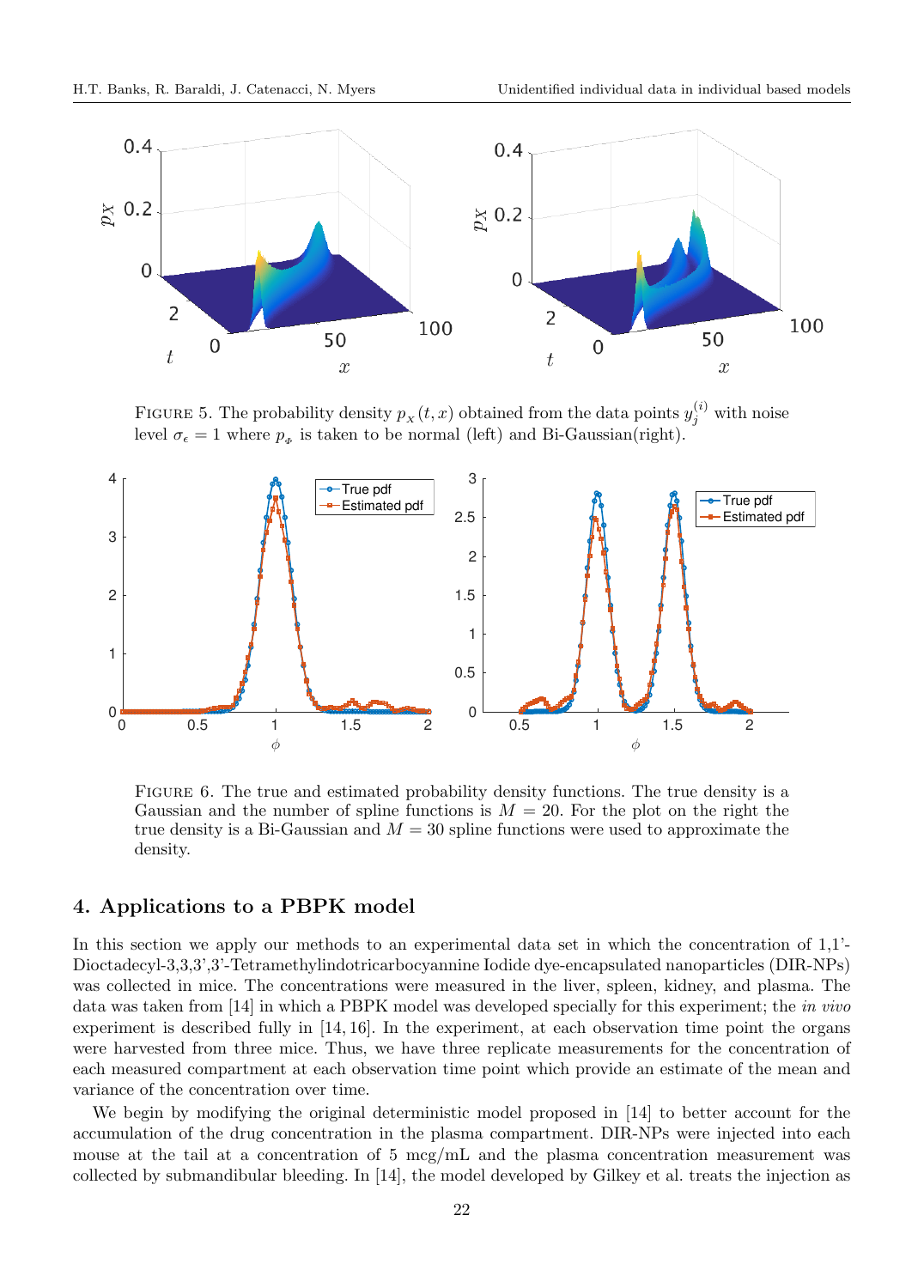a step input at  $t = 0$ . The authors acknowledge that this leads to a discrepancy between the model and the experimental data which exhibits a lag time in the uptake into the plasma, but justify their treatment by observing that the data and model agree after several hours have passed. We propose the following adjustment to the model to better account for the lag time in the uptake of the drug. We define a new state  $D(t)$  to account for the amount of the available mass of the DIR-NPs which is taken up by the plasma. We assume that the initial concentration in the plasma is 0, and that the drug enters the plasma through a linear source term. The model accounts for the concentration of NPs in the plasma, liver, kidney, spleen and an "other" compartment. The other compartment represents the remainder of the connective pathways in the body. It is assumed that the absorption by the various tissues is thermodynamically limited rather than rate limited, resulting in first order absorption terms. The modified model is given as

$$
\frac{dC_P^{(i)}}{dt} = \frac{1}{V_P} \Big[ \Big( \frac{C_L^{(i)}}{R_L^{(i)}} Q_L^{(i)} + \frac{C_S^{(i)}}{R_S^{(i)}} Q_S + \frac{C_K^{(i)}}{R_K^{(i)}} Q_K + \frac{C_O^{(i)}}{R_O} Q_O \Big) \n- C_P^{(i)} (Q_L^{(i)} + Q_S + Q_K + Q_O) + c^{(i)} D^{(i)} \Big] \n\frac{dC_L^{(i)}}{dt} = \frac{1}{V_L} \Big[ \Big( C_P^{(i)} (Q_L^{(i)} - Q_S) + \frac{C_S^{(i)}}{R_S^{(i)}} Q_S + \frac{C_O^{(i)}}{R_{LO}} Q_O \Big) - \frac{C_L^{(i)}}{R_L^{(i)}} (Q_L^{(i)} + Q_O) \Big] \n\frac{dC_S^{(i)}}{dt} = \frac{1}{V_S} \Big[ \Big( C_P^{(i)} Q_S + \frac{C_O^{(i)}}{R_{SO}} Q_O \Big) - \frac{C_S^{(i)}}{R_S^{(i)}} (Q_S - Q_O) \Big] \n\frac{dC_K^{(i)}}{dt} = \frac{1}{V_K} \Big[ \Big( C_P^{(i)} Q_K + \frac{C_O^{(i)}}{R_{KO}} Q_O \Big) - \frac{C_K^{(i)}}{R_K^{(i)}} (Q_K + Q_O + K_K^{(i)}) \Big] \n\frac{dC_O^{(i)}}{dt} = \frac{1}{V_O} \Big[ Q_O \Big( C_P^{(i)} - \frac{C_O^{(i)}}{R_O} \Big) \Big] \n\frac{dD^{(i)}}{dt} = -c^{(i)} D^{(i)}.
$$
\n(4.1)

with  $C_P^{(i)}$  $C_{P}^{(i)}(0) = C_{L}^{(i)}$  $L^{(i)}(0) = C_S^{(i)}$  $S^{(i)}(0) = C_K^{(i)}(0) = C_O^{(i)}(0) = 0, D^{(i)}(0) = D_0$ , where  $C_z^{(i)}$  denotes the concentration of nanoparticles in the organ z and for individual i,  $Q_z$  is the volumetric flow rate of plasma through organ  $z, V_z$  is the volume of organ  $z$ , and  $K_K$  its the clearance rate from the kidney. Due to their influence on the variance, the parameters  $Q_L^{(i)}$  $L^{(i)}$ ,  $K_K^{(i)}$ ,  $R_L^{(i)}$  $L^{(i)}, R_S^{(i)}$  $S^{(i)}$ ,  $R_K^{(i)}$ ,  $R_{SO}^{(i)}$ , and  $c^{(i)}$  are taken to be the individual parameters and the remainder of the parameters are taken to be population level parameters. A log-normal distribution was chosen for each individual level parameter since each parameter must be non-negative in order to be biologically feasible.

The time varying mean and variance of the resulting RDE system (4.1) were estimated using stochastic collocation in which a sparse grid Gauss-Hermite quadrature rule was used. The mean concentration as well as the standard deviation were fit to the experimental values according to the cost function (2.12). In Figures  $7-10$  we show the fit of the mean and the variance of the RDE system  $(4.1)$  to the experimental data. Additionally, we compare the fit of the original deterministic model (referred to as the Gilkey model in the legend) to the mean of the experimental data. The estimated individual parameter distributions are given in Figure 11. We observe that the RDE model captures the mean data similar to the Gilkey model for  $t > 5$ . The modified dosing term not only provides a better fit to the initial data points  $(t < 5)$  but also allowed for the initial non-zero variance values in Figures 7–10. Directly estimating the distribution of the individual parameters in the RDE model allow us to obtain excellent approximations of the variance in the liver and kidney, a reasonable approximation to the spleen, and a fair fit to the plasma prior to  $t = 5$ . We are not able to replicate the experimental variance in the plasma after 5 hours. This may be in part due to the fact that the model itself (either the Gilkey model or our modification used here) does not conserve the mass of the administered dose of NPs. If the mass were conserved, we may be able to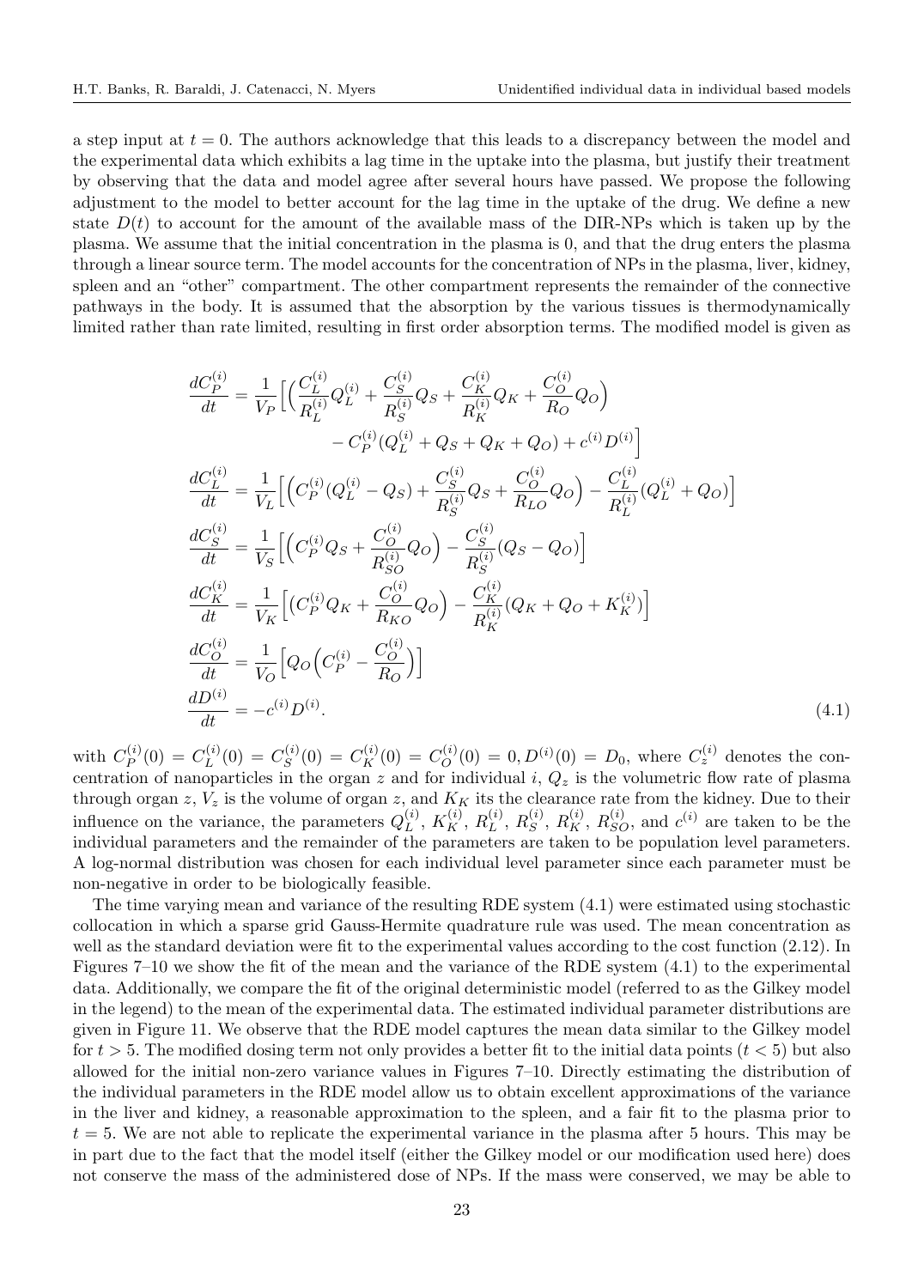better account for the variability in the plasma concentration, but adjusting the model to that degree is beyond the scope of this paper and is left for future work.

Predictive intervals for the forward propagation of uncertainty were constructed by choosing a random sample from the estimated individual parameter distributions (see Figure 11) and solving the model with these parameter values. This process was performed 300,000 times and a kernel density estimator [23] was used to compute the 95% prediction interval of the forward solutions at each time point. The predictive intervals give a maximum concentration in the Liver, Kidney, and Spleen at 300 hours of 1.5, 0.3, and 0.4  $\mu$ g/mL, respectively. Each of these predictions is roughly three times higher than the value determined by the original deterministic model. The predictive intervals are representative of the variance reported in the experimental data, which can be seen by comparing the predictive intervals to the error bars of the data. The results obtained using this RDE approach yield significantly larger predictive intervals in contrast to traditional modeling PK/PD approaches where aggregate data is treated as individual data. These increased predictive intervals provide more realistic estimates of future data measurements as can be seen from the encapsulation of the error bars by the predictive intervals (see Figures 7–10 and compare Figure 3 with Figure 2). Furthermore, the increase in the uncertainty bounds on the estimated parameters can be impactful when the parameter value itself is a quantity of interest, for instance when utilizing the estimated parameter values utilizing the estimated parameter values in other mathematical models involving DIR-NP's.



Figure 7. The observed concentration of nanoparticles in the plasma compared to the model fits using the original deterministic model and the expected value of the RDE system (4.1) (left). The variance computed from three replicate measurements and the fit to the computed variance of the RDE system (4.1) (right).

## 5. Concluding remarks

In summary, we have developed a methodology that accounts for parameter variation due to interindividual variability for the case of repeated measurements of unidentified subjects. Obtaining repeated measurements from unidentified subjects is a common practice in many physiological experiments, and the methodology developed in this work agrees conceptually with the experimental design. Using a logistic example with synthetic data we have illustrated how this methodology can be implemented using both a parametric and nonparametric representation for the unknown individual parameter distributions. Additionally, we used experimental data obtained from repeated measurements of the concentrations of an administered dose of nano particles in a mouse to further illustrate the feasibility of the application of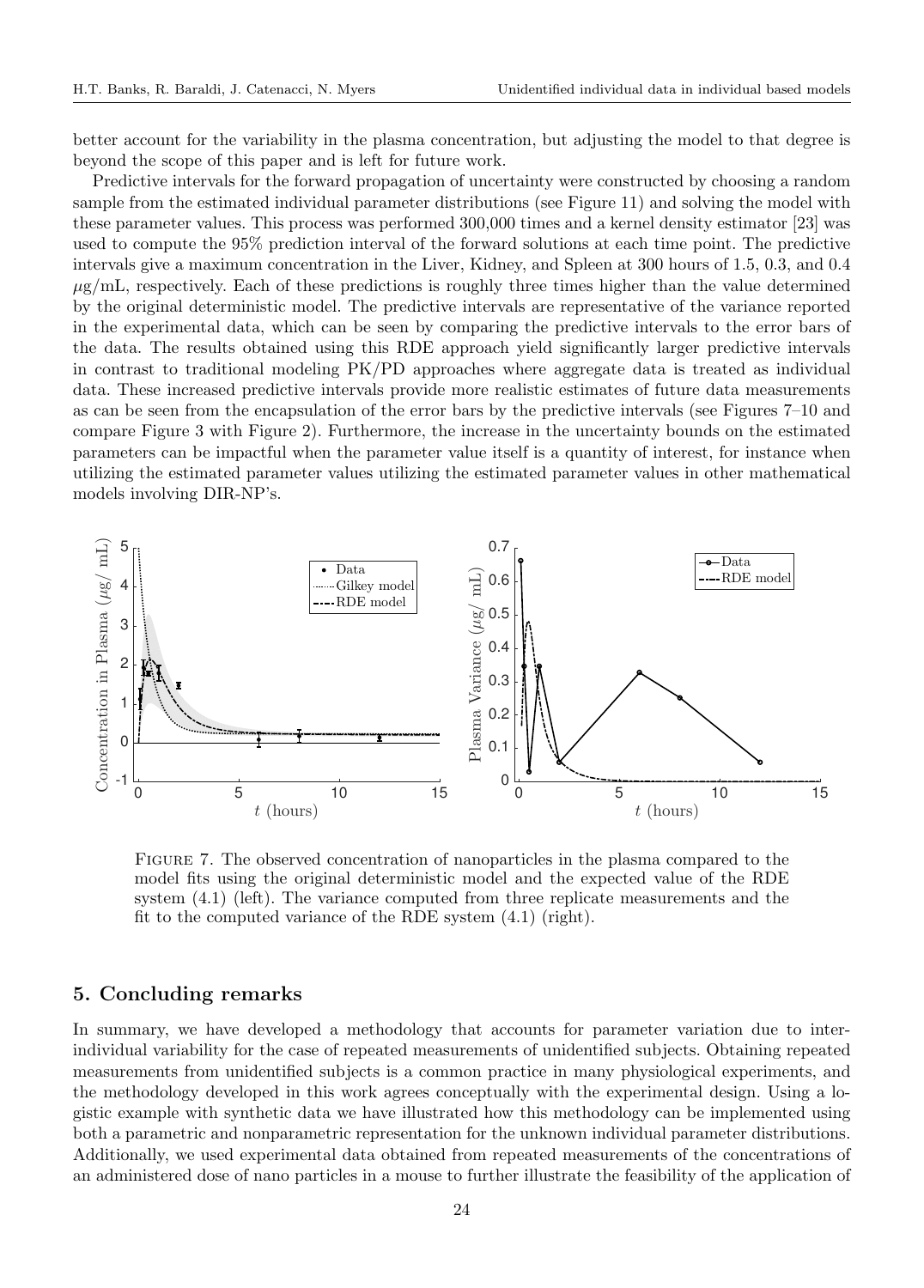

Figure 8. The observed concentration of nanoparticles in the liver compared to the model fits using the original deterministic model and the expected value of the RDE system (4.1) (left). The variance computed from three replicate measurements and the fit to the computed variance of the RDE system (4.1) (right).



Figure 9. The observed concentration of nanoparticles in the spleen compared to the model fits using the original deterministic model and the expected value of the RDE system (4.1) (left). The variance computed from three replicate measurements and the fit to the computed variance of the RDE system (4.1) (right).

our methods to a recently developed PBPK model. We observed that accounting for the inter-individual variability as outlined in this work leads to differences (typically larger ranges) in the predicted quantities of interest compared to traditional methods which ignore the contribution of inter-individual variability. Recognizing and capturing this uncertainty may prove to be invaluable in the risk assessment of future experiments.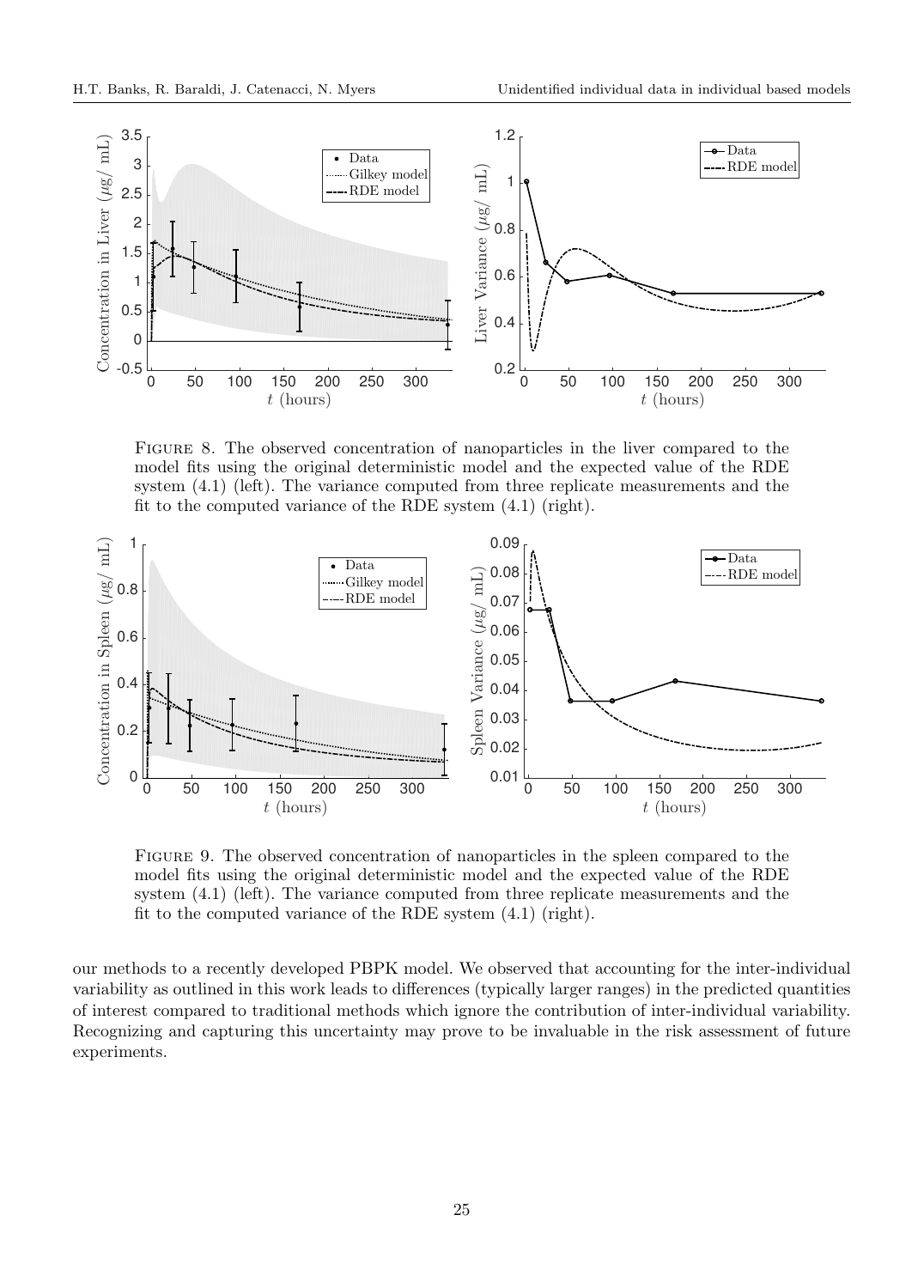

Figure 10. The observed concentration of nanoparticles in the kidney compared to the model fits using the original deterministic model and the expected value of the RDE system (4.1) (left). The variance computed from three replicate measurements and the fit to the computed variance of the RDE system (4.1) (right).



FIGURE 11. The estimated log-normal distributions for the individual parameters.